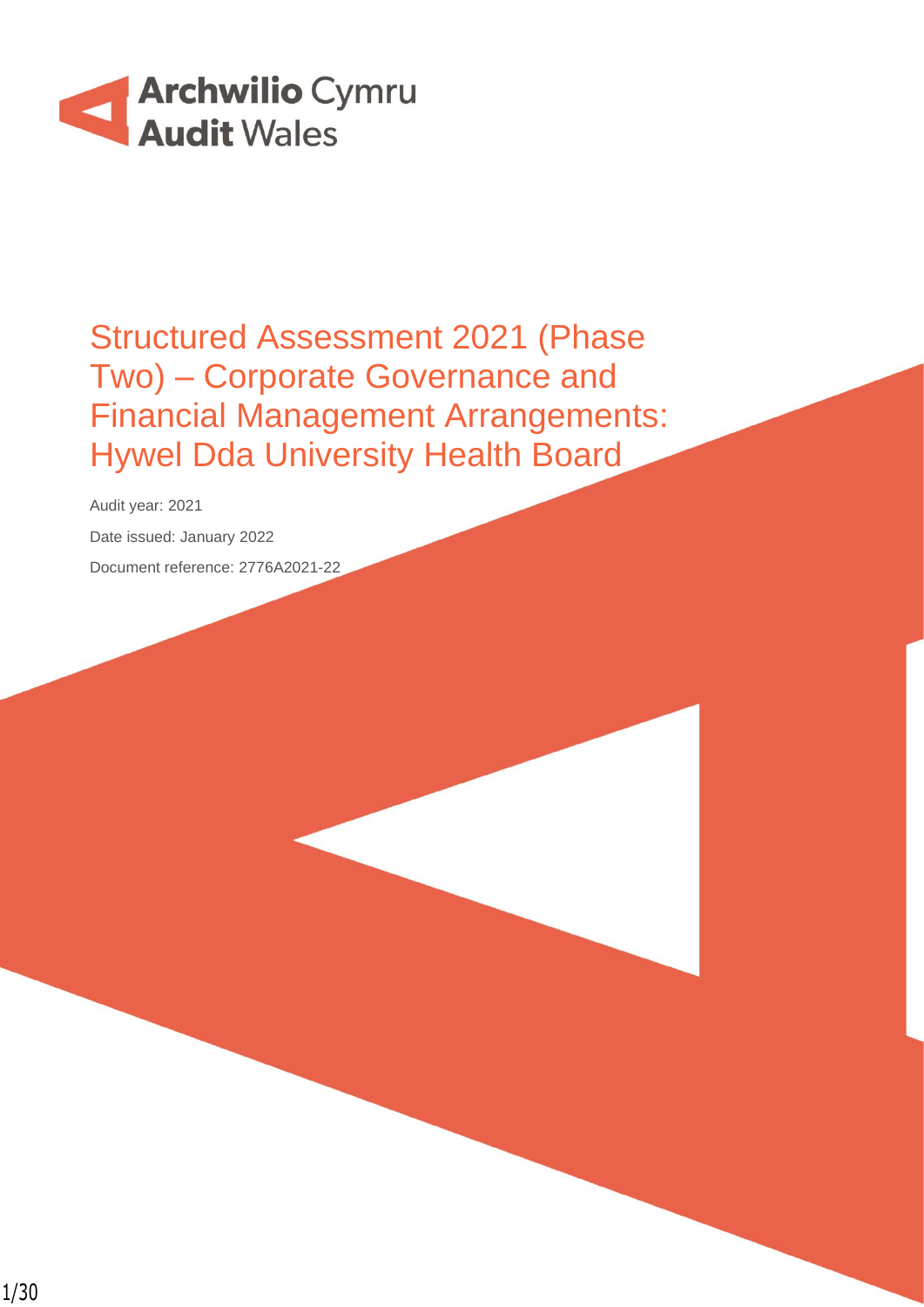This document has been prepared for the internal use of Hywel Dda University Health Board as part of work performed in accordance with statutory functions.

The Auditor General has a wide range of audit and related functions, including auditing the accounts of Welsh NHS bodies, and reporting to the Senedd on the economy, efficiency, and effectiveness with which those organisations have used their resources. The Auditor General undertakes his work using staff and other resources provided by the Wales Audit Office, which is a statutory board established for that purpose and to monitor and advise the Auditor General.

Audit Wales is the non-statutory collective name for the Auditor General for Wales and the Wales Audit Office, which are separate legal entities each with their own legal functions as described above. Audit Wales is not a legal entity and itself does not have any functions.

#### © Auditor General for Wales 2021

No liability is accepted by the Auditor General or the staff of the Wales Audit Office in relation to any member, director, officer, or other employee in their individual capacity, or to any third party in respect of this report.

In the event of receiving a request for information to which this document may be relevant, attention is drawn to the Code of Practice issued under section 45 of the Freedom of Information Act 2000. The section 45 Code sets out the practice in the handling of requests that is expected of public authorities, including consultation with relevant third parties. In relation to this document, the Auditor General for Wales and Wales Audit Office are relevant third parties. Any enquiries regarding disclosure or reuse of this document should be sent to Audit Wales at [infoofficer@audit.wales.](mailto:infoofficer@audit.wales)

We welcome correspondence and telephone calls in Welsh and English. Corresponding in Welsh will not lead to delay. Rydym yn croesawu gohebiaeth a galwadau ffôn yn Gymraeg a Saesneg. Ni fydd gohebu yn Gymraeg yn arwain at oedi.

Mae'r ddogfen hon hefyd ar gael yn Gymraeg. This document is also available in Welsh.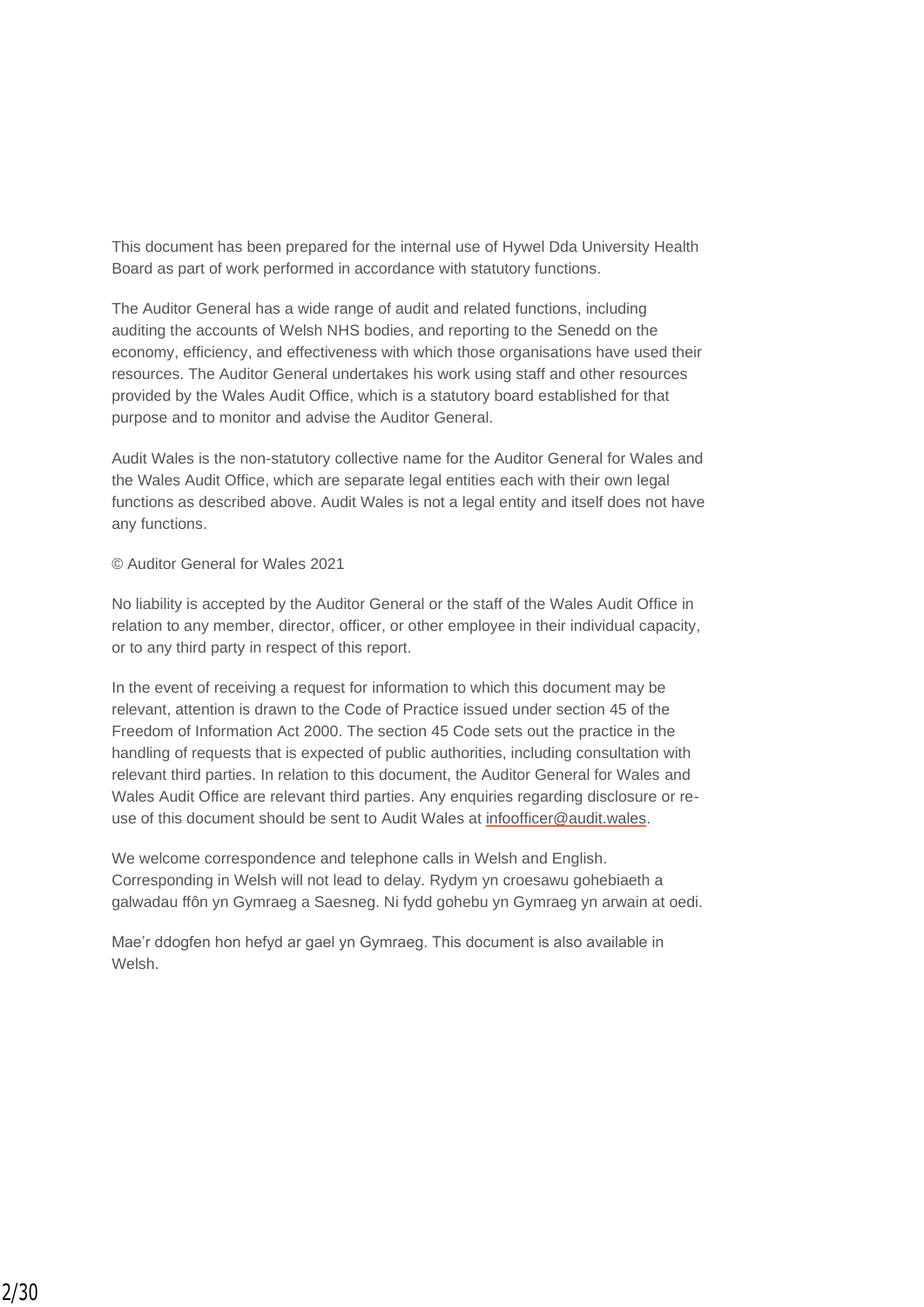# **Contents**

| Summary report                                         |    |
|--------------------------------------------------------|----|
| About this report                                      | 4  |
| Key messages                                           | 4  |
| Recommendations                                        | 6  |
| Detailed report                                        |    |
| Governance arrangements                                | 7  |
| Managing financial resources                           | 19 |
| Appendices                                             |    |
| Appendix 1 – progress against previous recommendations | 25 |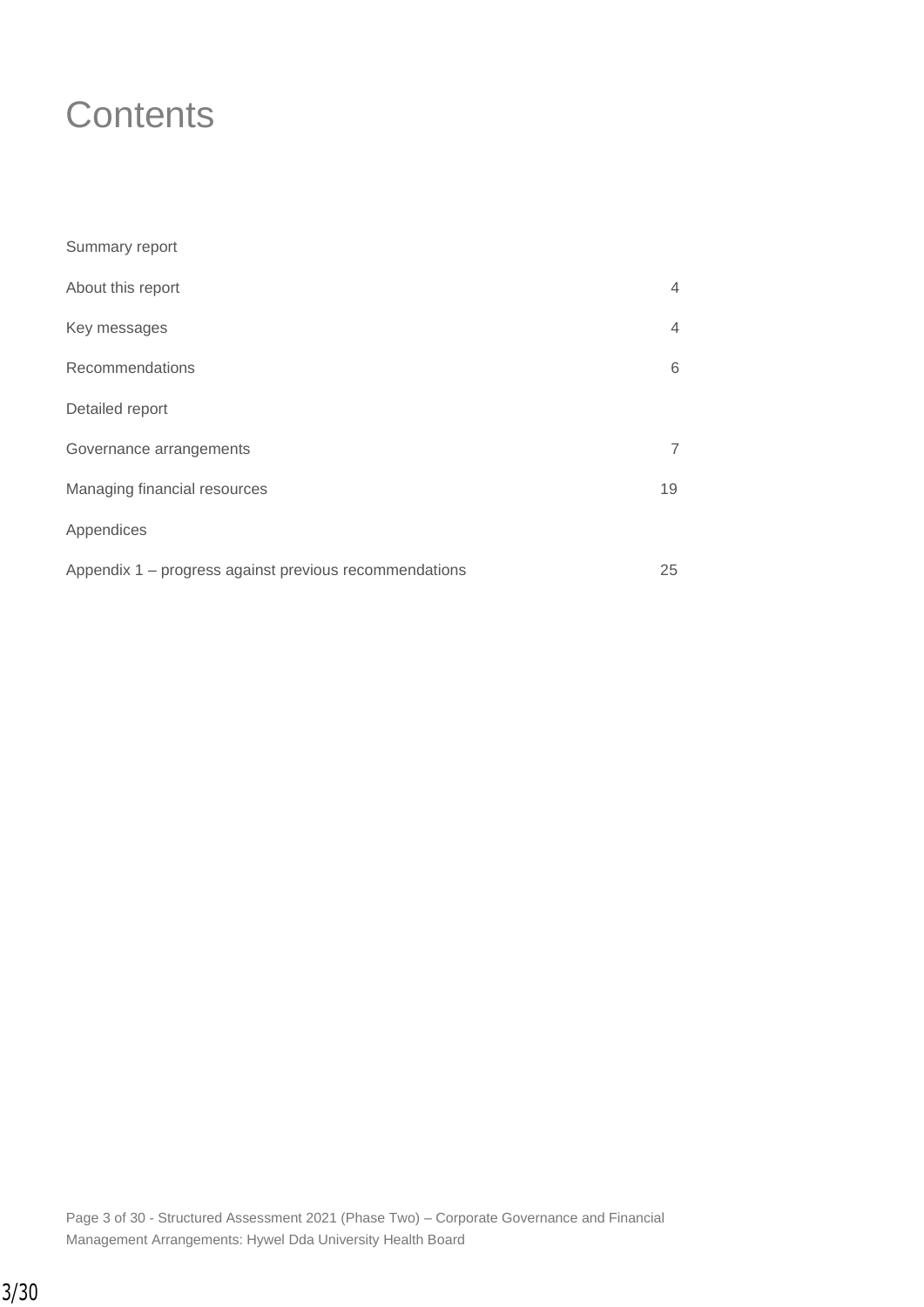# Summary report

# About this report

- 1 This report sets out the findings from phase two of the Auditor General's 2021 structured assessment work at Hywel Dda University Health Board (the Health Board). Our structured assessment work is designed to help discharge the Auditor General's statutory requirement to be satisfied that NHS bodies have made proper arrangements to secure economy, efficiency, and effectiveness in their use of resources under section 61 of the Public Audit (Wales) Act 2004. Our [2021](https://www.audit.wales/publication/hywel-dda-university-health-board-structured-assessment-2021-phase-1-operational)  [structured assessment phase one report](https://www.audit.wales/publication/hywel-dda-university-health-board-structured-assessment-2021-phase-1-operational) considered the Health Board's operational planning arrangements and how these are helping to lay the foundations for effective recovery.
- 2 The COVID-19 pandemic required NHS bodies to quickly adapt their corporate governance and decision-making arrangements to ensure timely action was taken to respond to the surge in emergency COVID-19 demand and to ensure the safety of staff and patients. Our [2020 structured assessment report](https://www.audit.wales/publication/hywel-dda-university-health-board-structured-assessment-2020) considered the Health Board's revised governance arrangements and was published in September 2020.
- 3 NHS bodies have continued to respond to the ongoing challenges presented by COVID-19, whilst also starting to take forward plans for resetting and recovering services affected by the pandemic. Our 2021 structured assessment work, therefore, was designed in the context of the ongoing response to the pandemic thus ensuring a suitably pragmatic approach to help the Auditor General discharge his statutory responsibilities whilst minimising the impact on NHS bodies as they continued to respond to COVID-19.
- 4 Phase two of our 2021 structured assessment has considered how corporate governance and financial management arrangements have adapted over the last 12 months. The key focus of the work has been on the corporate arrangements for ensuring that resources are used efficiently, effectively, and economically. We have also considered how business deferred in 2020 has been reinstated and how learning from the pandemic is shaping future arrangements for ensuring good governance and delivering value for money. We have also sought to gain an overview of the Board's scrutiny of the development and delivery of the Health Board's 2021-22 Annual Recovery Plan.

# Key messages

5 Overall, we found that the Health Board has effective Board and committee arrangements, is committed to high quality services and staff wellbeing, and has well-developed plans which are now routinely monitored. A number of innovative approaches have been adopted to aid scrutiny and assurance, and although operational arrangements for risk and quality governance have posed some risks, improvement action is now underway. While the Health Board continues to face significant financial challenges, it has maintained effective financial controls and monitoring and reporting is robust. The Health Board is working hard to achieve

Page 4 of 30 - Structured Assessment 2021 (Phase Two) – Corporate Governance and Financial Management Arrangements: Hywel Dda University Health Board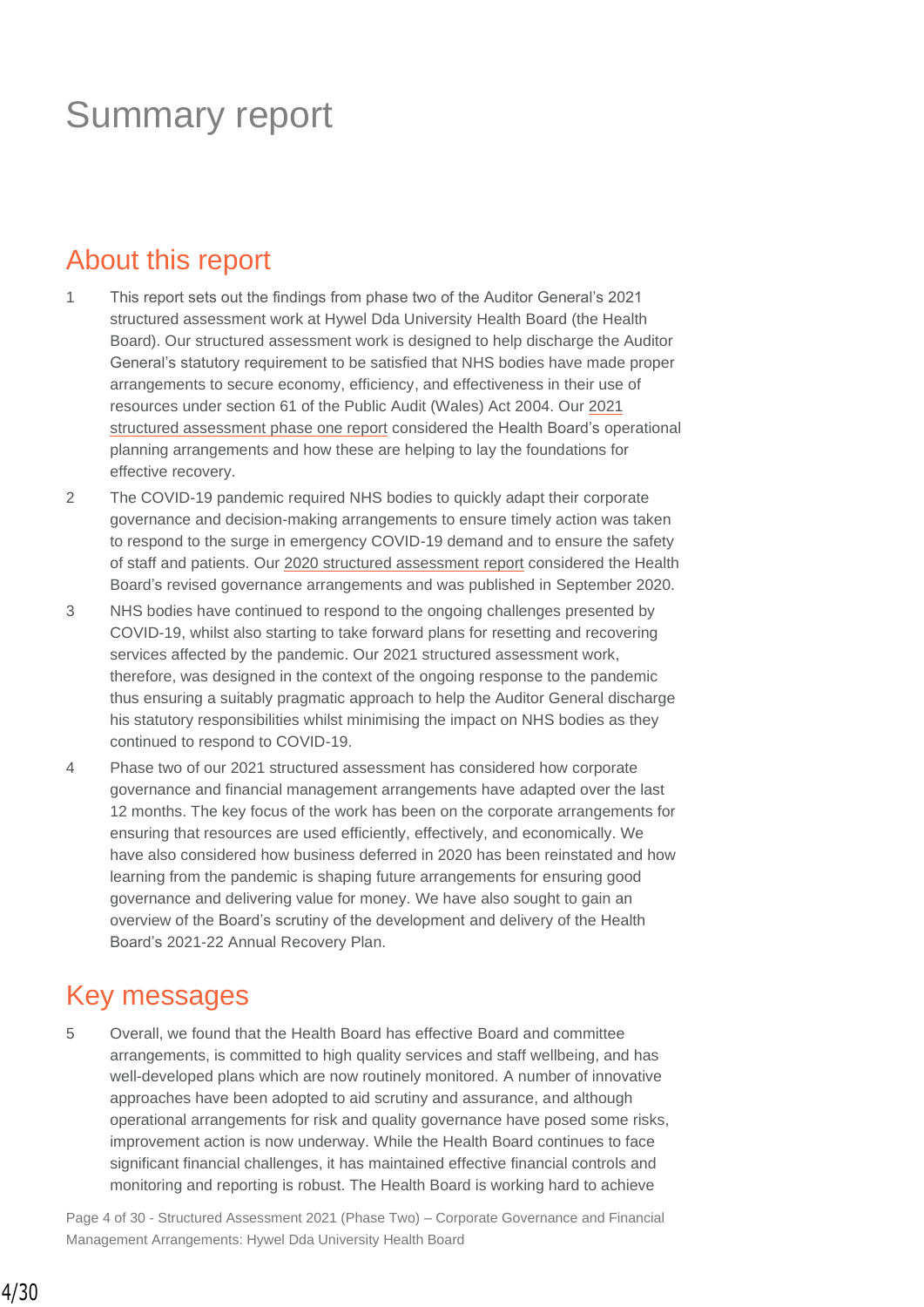financial recovery but is managing a number of risks and delivery is being hindered by operational capacity to develop recurring saving schemes.

- 6 The Board continues to conduct business in an open and transparent way. The Health Board has maintained good governance arrangements, with committees working well and adapting accordingly to reduce the burden on staff. Information to support scrutiny and assurance is comprehensive and good use has been made of opportunities to keep independent members briefed. The Board is committed to reviewing its effectiveness and has made a number of positive changes to its committee structures to align scrutiny and assurance with its strategic and planning objectives. A stable and cohesive board has largely been maintained during the pandemic and new independent members have been supported well into their roles. The Health Board has adapted its organisational design accordingly to maintain the rapid decision making and whole system working seen during the peaks in the pandemic. Transformation and building organisational capabilities are embedded within the structure and the appointment of the new Director of Strategic Development and Operational Planning, and alignment of the new planning objectives across the executive director portfolio, have both enhanced an already cohesive executive team.
- 7 The Health Board has well developed plans for continuing its response to COVID-19 and to reset and recover services, whilst looking to deliver its longer-term strategic intent. Partnerships appear to be working well and there has been good engagement with the public. Availability of additional capacity is presenting risks to the Health Board, but there are now good mechanisms in place to monitor and scrutinise delivery of its plan. The Health Board has reinvigorated its Board Assurance Framework which we have identified as good practice. Corporate risk management arrangements work well although issues with operational risk management have posed a risk to levels of assurance. Work is underway to address this. The Health Board continues to make a strong commitment to staff wellbeing and is leading the way with its discovery work to understand and learn from staff experiences during the pandemic. The quality and safety of services is a priority and the Health Board's Improving Together work is promoting a collegiate approach to improvement supported by an interactive performance dashboard. Operational quality governance arrangements have also posed a risk, but steps are being taken to strengthen these. The Health Board continues to have robust arrangements for tracking audit and review recommendations.
- 8 The Health Board was unable to meet its financial duties for 2020-21, ending the year with a deficit of £24.9 million. The Health Board is on track to deliver its financial plan for 2021-22 but is managing a number of risks which could have consequences for future years, and it will continue to fail to meet its financial duties due to a planned year-end deficit of £25 million. The Health Board continues to maintain appropriate financial controls and is working hard to strengthen financial management to support longer term sustainability but capacity within operational teams is hindering its ability to achieve financial recovery. The Health Board has

Page 5 of 30 - Structured Assessment 2021 (Phase Two) – Corporate Governance and Financial Management Arrangements: Hywel Dda University Health Board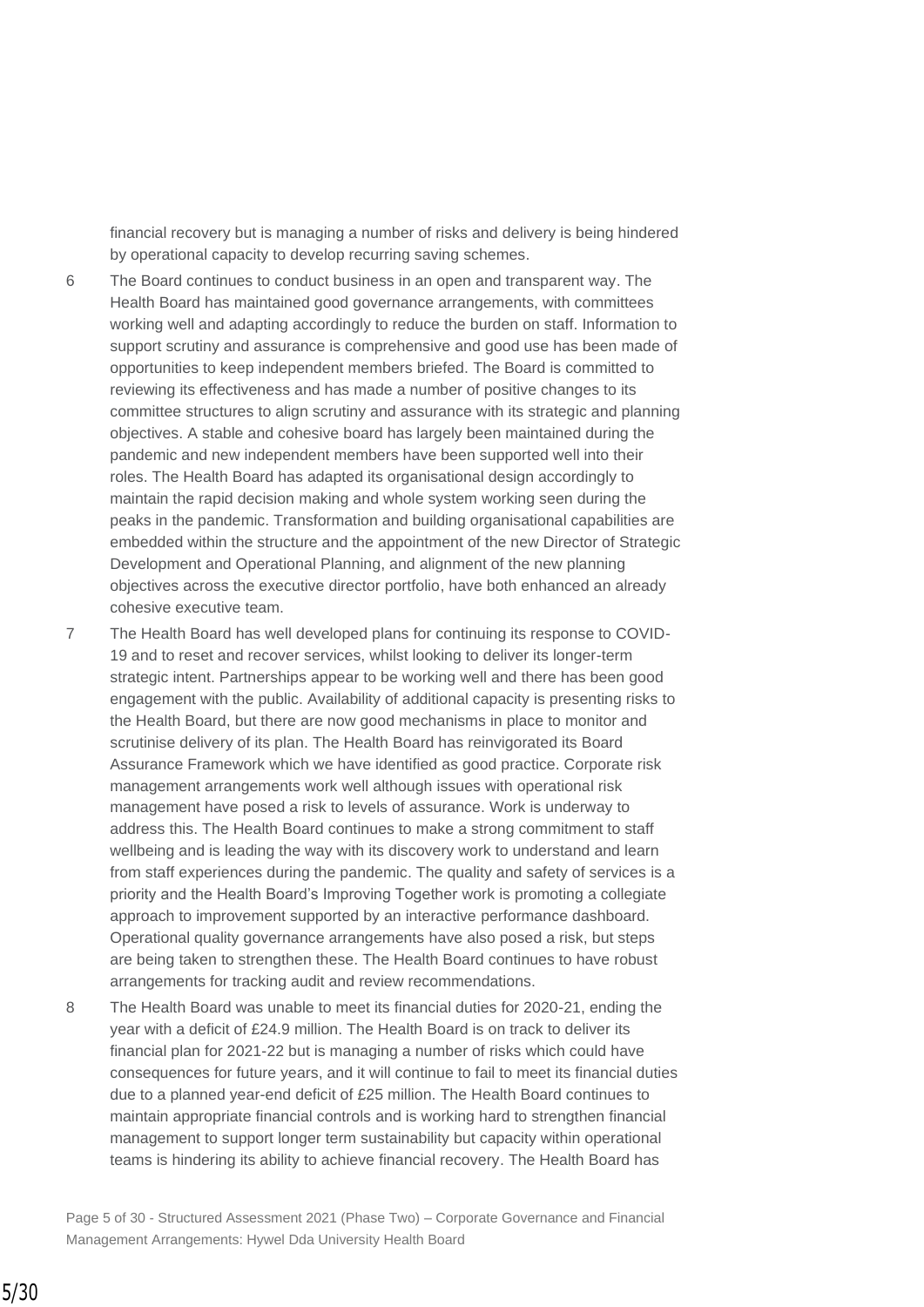robust arrangements in place for monitoring and scrutinising its financial position, supported by comprehensive and transparent reporting

# **Recommendations**

9 We have not made any new recommendations based on our 2021 phase two work but have noted a number of minor improvement opportunities throughout this report. We will review progress against these as part of our 2022 work.

Page 6 of 30 - Structured Assessment 2021 (Phase Two) – Corporate Governance and Financial Management Arrangements: Hywel Dda University Health Board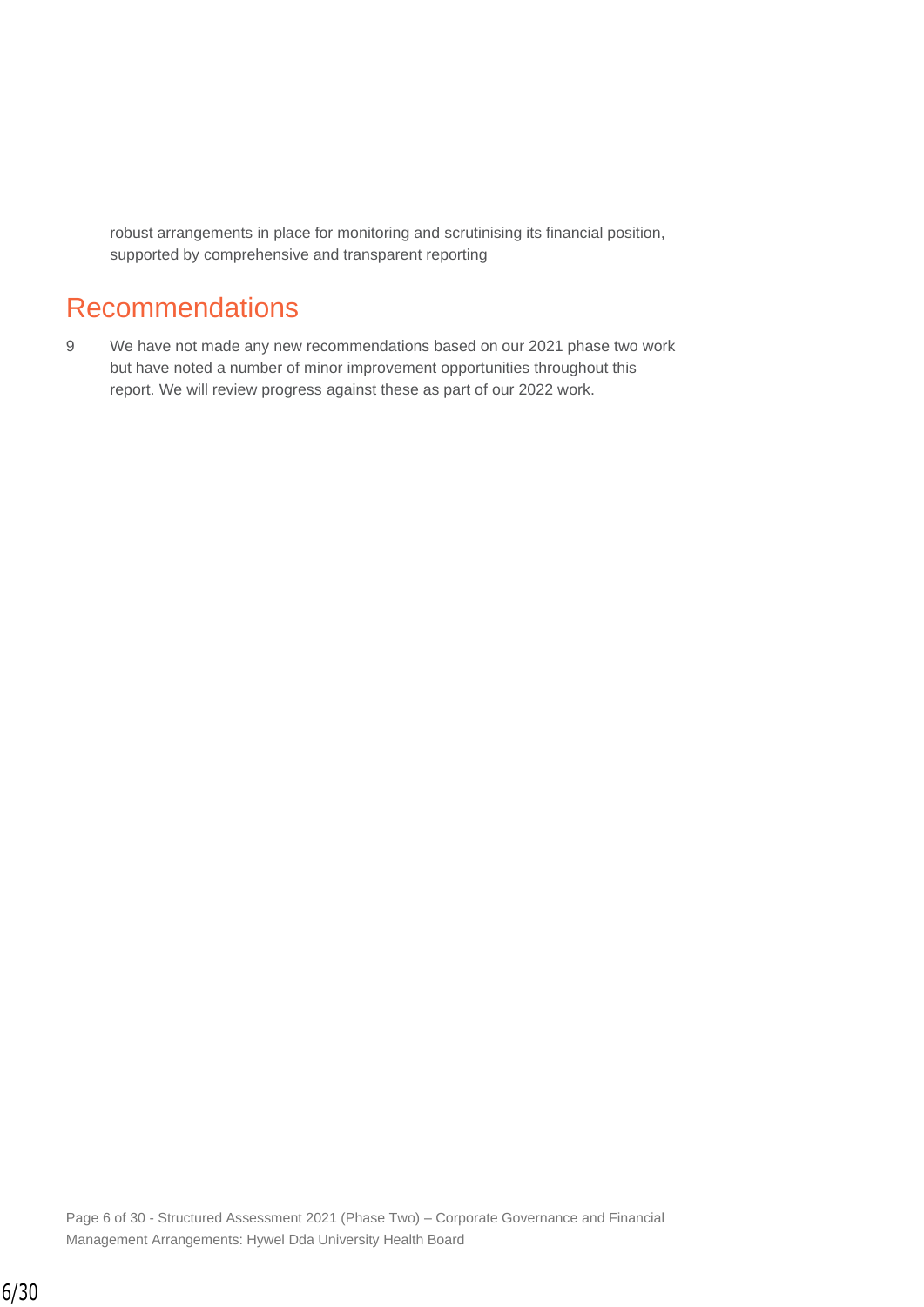# Detailed report

# Governance arrangements

- 10 Our structured assessment work considered the Health Board's governance arrangements while continuing to respond to the challenges presented by the pandemic.
- 11 We found that **the Health Board has effective Board and committee arrangements, is committed to high quality services and staff wellbeing, and has well-developed plans which are now routinely monitored. A number of innovative approaches have been adopted to aid scrutiny and assurance, and although operational arrangements for risk and quality governance have posed some risks, improvement action is now underway.**

## **Conducting business effectively**

12 We found that **the Board continues to conduct business in an open and transparent way and has maintained good governance arrangements which have been appropriately adapted when needed. The Health Board is committed to reviewing its Board effectiveness and has made a number of positive changes to its committee structures A relatively stable and cohesive Board and executive team has been maintained and the learning from the pandemic has been incorporated into organisational design.**

### **Public transparency of Board business**

- 13 The Health Board has continued to hold Board and committee meetings virtually. Attendance levels have been good. Virtual meeting etiquette is now well established, with Board and committee meetings making good use of the technology available. There have been no major IT connectivity issues except for a connection problem which occurred during the July 2021 Board meeting, however this was dealt with effectively and swiftly. The Health Board plans to continue with the virtual arrangements but is looking to bring back face to face Board meetings as soon as it is safe to do so.
- 14 Board and committee papers are available on the Health Board's website ahead of meetings. Members of the public are invited to observe, and the Health Board makes good use of its media channels to promote upcoming Board meetings. Additional Board meetings have been held during the year to enable decisions to be made ahead of Welsh Government deadlines. All Board meetings have continued to be livestreamed, reflecting the Board's ongoing commitment to public transparency. Recordings are available to view on the Health Board's website immediately after the event. The Community Health Council continue to be regular attenders at the Board meeting.
- 15 The extent to which Board and committee business is discussed in private is kept to a minimum. The Health Board includes a summary of the discussions in its

Page 7 of 30 - Structured Assessment 2021 (Phase Two) – Corporate Governance and Financial Management Arrangements: Hywel Dda University Health Board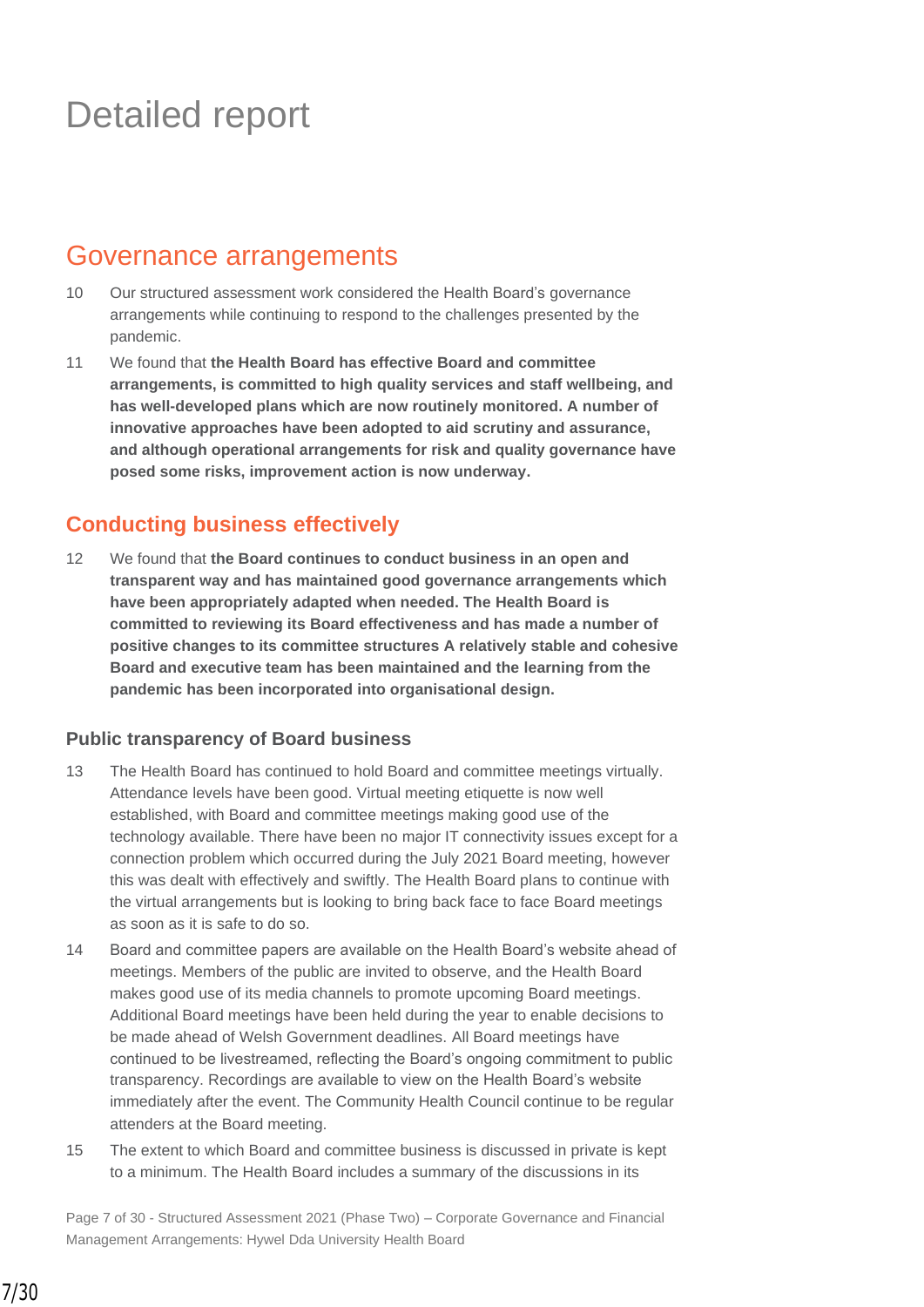committee update report to the public board meeting. A number of other NHS bodies in Wales include a redacted set of minutes of its private meetings in the public board papers. The Health Board may want to consider reviewing the approaches of other NHS bodies to see if there are other ways of increasing its public transparency further.

#### **Board and committee arrangements**

- 16 To respond to the immediate challenges of the COVID-19 pandemic, the Health Board made temporary amendments to the frequency of meetings, the streamlining of agendas and the standing down of some committees. These amendments were facilitated by temporary variation from parts of the Health Board's standing orders which were agreed by the Board in April 2020. These arrangements worked well and were constantly kept under review by the Board.
- 17 In July 2020, the Board and Quality, Safety & Experience Committee reverted to bi-monthly meetings, with the frequency of all other committees running as normal. The Board and committees were able to be maintained during the second peak of COVID-19, and when required the Quality, Safety & Experience Committee increased its frequency to maintain oversight of the pandemic's impact on patient care. The Finance Committee continued to meet monthly, as it was doing prior to the pandemic. The temporary variations to the standing orders were formally stood down in May 2021.
- 18 The Health Board has retained its focus on reducing the burden on executive director's time, with attendance only as and when required at committees, and a streamlined approach to agendas supported by a paper light approach. A tight focus on the length of Board and committee meetings has also been maintained. Agenda items deferred during 2020 were kept to a minimum, and these have now all been reinstated.
- 19 Board and committee papers are made available to independent members in line with deadlines set out in standing orders. Board agendas are comprehensive, and papers are generally in the region of 400 pages per meeting. Committee papers are also comprehensive and in the region of between 250 and 350 pages per meeting. The use of presentations, verbal updates and interactive data tools has enabled the paper light approach mentioned in **paragraph 18**.
- 20 Use of the Health Board's SBAR report<sup>1</sup> is well embedded within Board and committee meetings to support independent members understanding of the key issues in each agenda item and what is expected of them. The report is used for all internal papers and also ensures that Board and committee agenda items are linked to the Health Board's strategic objectives, and any impact of decisions is clearly understood.

<sup>1</sup> Situation, background, assessment, and recommendation.

Page 8 of 30 - Structured Assessment 2021 (Phase Two) – Corporate Governance and Financial Management Arrangements: Hywel Dda University Health Board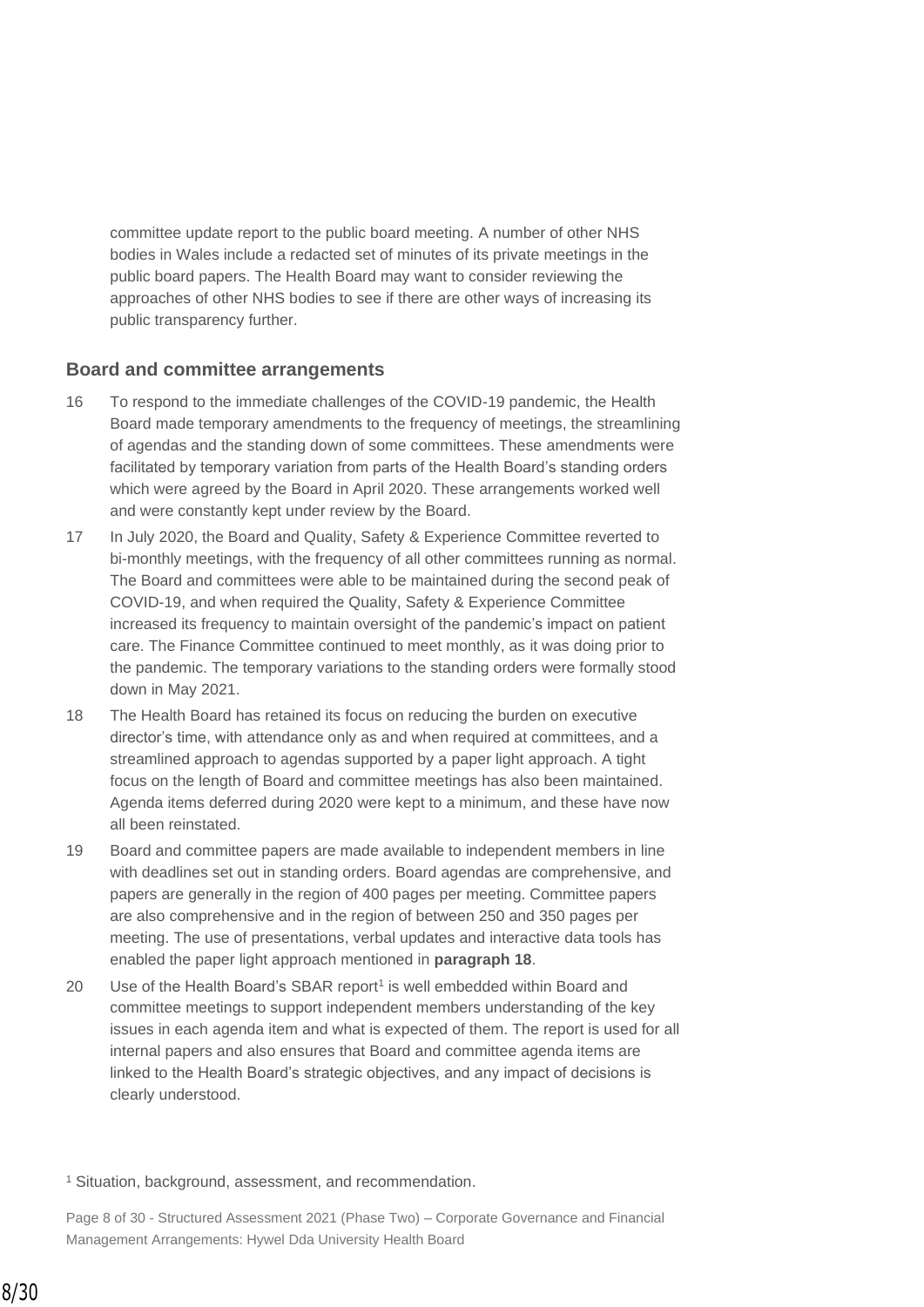- 21 Our observations of Board and committee meetings has found them to be well chaired, with focused discussions on key items, and contributions made by all attendees. There is good cross referral between committees, supported by the newly established committee chairs meetings. Committee chairs are included in the agenda setting for each committee meeting, and reports of each committee meeting are presented to the Board. Chairs of committees have also retained a touchpoint meeting with the relevant lead executive officer between committee meetings.
- 22 The register of interests for all Board members is kept up to date and presented at the Audit and Risk Assurance Committee annually. Each Board and committee meeting includes a standing agenda item to declare any conflicts of interest in respect of any agenda items.
- 23 A regular programme of Board seminars and development sessions have been held during 2021. These have enabled independent members to be engaged more informally in wider strategic discussions and development activities. The Chair and Chief Executive have also retained briefing sessions with independent members to keep them up to speed on urgent issues. An electronic Resource Centre also allows independent members to have ongoing direct access to information pertaining to the pandemic. As was the case in 2020, there has been limited need to make use of Chair's Actions, but when required, these receive appropriate scrutiny and challenge, and at ratified at the following Board meeting.

### **Board commitment to continuous improvement**

- 24 The Health Board is proactive in reviewing the effectiveness of its Board and committees. The Board undertook a detailed review of its arrangements in May 2021 to support its Annual Governance Statement. The review drew on a wide range of internal and external assessments that are undertaken throughout the year, including self-assessments and annual reports of each of the committees. Using a matrix assessment, the Board agreed a maturity level four defined as 'we have well developed plans and processes and can demonstrate sustainable improvement throughout the service'. This is an improvement on the previous financial year, from level three. The Health Board has previously committed to being one of two NHS bodies in Wales to pilot a new annual assessment approach developed through the NHS Wales Board Secretaries Network. The need to maintain an agile approach in response to the pandemic has however, meant that this new approach has been deferred for the time being.
- 25 One of the areas identified in the Board's effectiveness review was the need to redesign independent member development and tailor local induction. The Health Board has developed a comprehensive induction pack for new independent members. During 2021, there have been three new independent members. Previously we have commended the Health Board for its ability to provide a transition period between outgoing and incoming independent members. However, delays with the national recruitment process have meant that a transition period

Page 9 of 30 - Structured Assessment 2021 (Phase Two) – Corporate Governance and Financial Management Arrangements: Hywel Dda University Health Board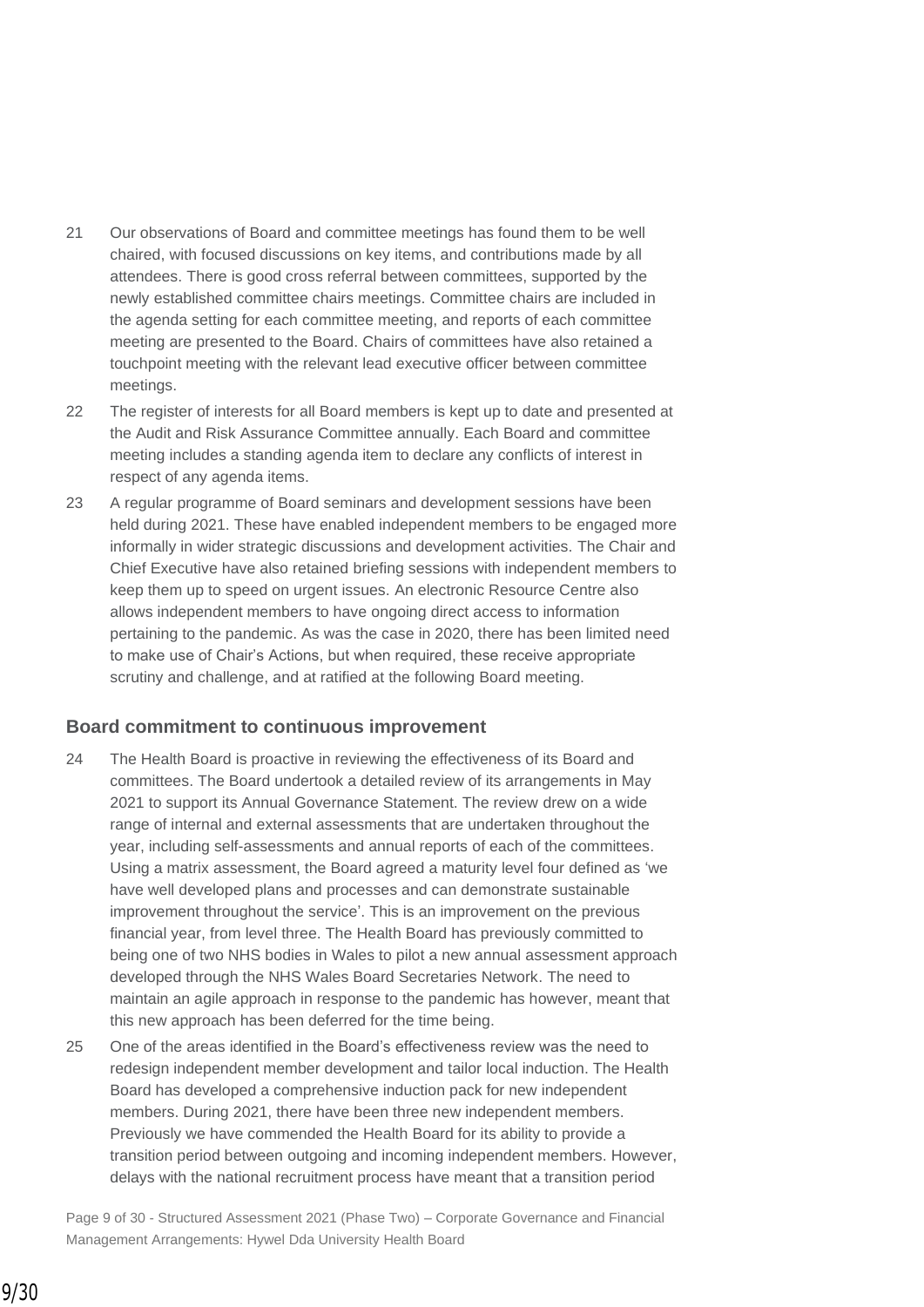was not able to be facilitated for the recent appointments. However, the Health Board has worked hard to ensure that new independent members have had opportunities to be supported by more experienced independent members and have access to executive directors where relevant. Gaps between outgoing and incoming independent members have been minimal, with no implications on attendance or continuity at Board and committee meetings.

- 26 In the latter part of 2020, the Health Board revisited its strategic vision and undertook a comprehensive review of its previous commitments. This work resulted in a refreshed set of strategic objectives and supporting planning objectives which were used to shape the 2021-22 Annual Recovery Plan. To ensure appropriate oversight, each objective was mapped to the Board or an existing committee at that time. This resulted in a number of changes being proposed to the committee structure to better align scrutiny and assurance with the objectives. The outcome of the mapping exercise was shared at a Board seminar in April 2021. A formal paper was subsequently presented and approved by the Board in May 2021 setting out proposed changes to committees. Formal revisions to governance arrangements were approved in July 2021 and the new committees took effect in August 2021. The changes included:
	- The establishment of the Strategic Development & Operational Delivery Committee, to replace the 'planning' and 'performance' elements of the previous People, Planning and Performance Assurance Committee.
	- The establishment of the People, Organisational Development & Culture Committee, to replace the 'people' element of the previous People, Planning and Performance Assurance Committee.
	- The establishment of the Sustainable Resources Committee, to replace the previous Finance Committee, and provide a broader focus than finance, also reducing the meeting frequency to bi-monthly.
	- The renaming of the previous Quality, Safety and Experience Assurance Committee to the Quality, Safety and Experience Committee.
- 27 Although still in their infancies, the new committees have embedded well, and as mentioned in **paragraph 21**, we have found all committees to be chaired well. The Board has made a commitment to keep these committees under review and amend as necessary.
- 28 Throughout the pandemic, the Health Board has maintained its Stakeholder Reference Group and Healthcare Professionals Forum. It has also maintained its Staff Partnership Forum and its Ethics Panel established to support ethical decision-making in response to the pandemic. The Health Board has also further developed its mechanism for ensuring it hears and involves views from diverse and minority groups. The Health Board had considered establishing a Diversity and Inclusion Advisory Group to the Board, which incorporates its Black, Asian, and Minority Ethnic (BAME) Advisory Group set up in 2020, and its Enfys LGBTQ+ Network. Further discussion on how this agenda is taken forward is currently being taken through the People, Organisational Development & Culture Committee.

Page 10 of 30 - Structured Assessment 2021 (Phase Two) – Corporate Governance and Financial Management Arrangements: Hywel Dda University Health Board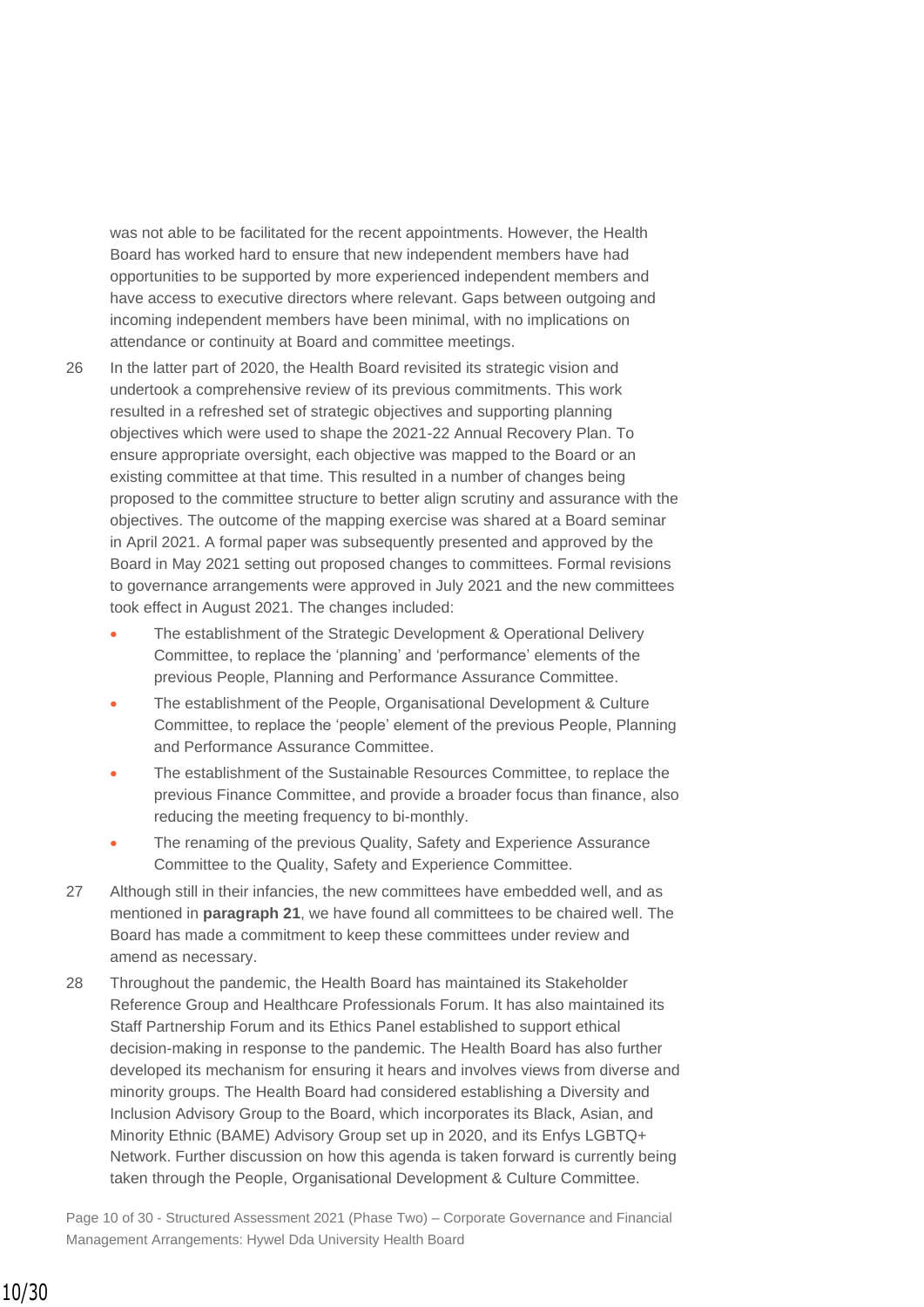### **Ensuring organisational design supports effective governance**

- 29 The Health Board formally stood down its command structure in March 2021, whilst retaining the flexibility to stand elements of it back up should there be a resurgence in COVID-19 cases. Weekly Executive Team meetings were reinstated with a focus on reviewing progress and co-ordinating and updating the ongoing response to the pandemic, as well as the wider routine business. Provision for on-request Gold Command meetings was made and a number of these have been held since March 2021 on specific issues. A number of COVID-19 related cells remain in place, such as the public health cell. Each cell reports directly into the Executive Team.
- 30 The Health Board's Silver (tactical) Command is still meeting but the learning from the Silver Command has also been incorporated into the establishment of an Operational Planning & Delivery Programme Group which meets on a weekly basis. The group brings together key leaders from across the organisation and aids whole system discussions and agile working seen during the response to the pandemic. The learning from the Bronze Command has resulted in the establishment of Planning Objective Delivery Groups aligned with planning objectives. This includes delivery groups for Urgent and Emergency Care, and Planned Care. Operational delivery is also supported by the establishment of monthly operational business meetings with the Director of Operations and the clinical directorates.
- 31 The Strategic Enabling Group, first established to support the Health Board's transformation agenda, has been refreshed to focus on building organisational capabilities to aid and accelerate delivery of the planning objectives. This includes aspects such as value-based healthcare, the use of digital and intelligence, and innovative approaches relating to social value not necessarily seen in other NHS bodies. The group is chaired by the Director of Finance.
- 32 The Health Board's Transformation Steering Group, first established in June 2020, has also been refreshed as an advisory group to the Board. The Transformation Steering Group provides a forum for seeking new ways to meet the Health Board's longer-term strategic vision and capturing new and innovative ideas from across the organisation. Outputs from the group translate into potential planning objectives for future years. The Health Board has retained its previous Associate Member for Finance by successfully appointing them as a strategic advisor to provide independent challenge to the Board. A further three strategic advisors have also been appointed, one focused on value-based healthcare, one on transformation and social value, and one on community engagement. The Strategic Advisor for Transformation is a member of the Transformation Steering Group.
- 33 The Health Board has largely maintained continuity within its executive director cohort during the pandemic. The new Director of Strategic Development and Operational Planning commenced in April 2021 and has brought a refreshed and welcomed perspective to the way the Health Board plans its services. All executive directors have been assigned planning objectives and where COVID-19 restrictions

Page 11 of 30 - Structured Assessment 2021 (Phase Two) – Corporate Governance and Financial Management Arrangements: Hywel Dda University Health Board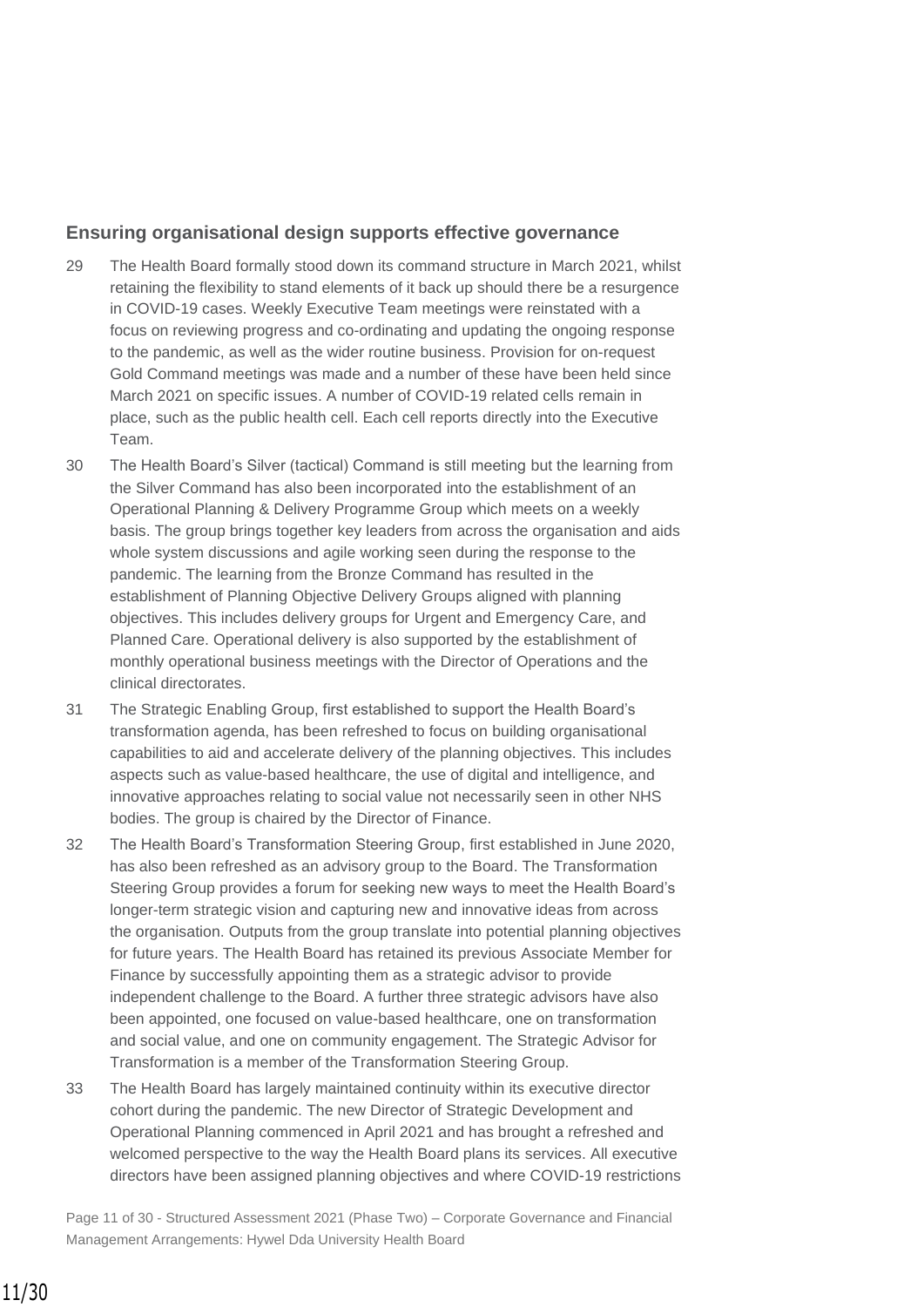have allowed, the Executive Team have held a number of team development sessions to continue building on its already strong and cohesive team working.

## **Planning for recovery<sup>2</sup>**

- 34 We found that **the Health Board has well developed plans for continuing its response to COVID-19 and to reset and recover services, whilst also laying the foundations to deliver its longer-term strategic intent. Partnerships are working well and there has been good engagement with the public. Availability of additional capacity is presenting risks to the Health Board, but there are now good mechanisms in place to monitor and scrutinise delivery of its plans.**
- 35 The COVD-19 pandemic has had an unprecedented impact, and the need for the Health Board to respond has come at a huge cost to its ability to deliver routine services. In line with Welsh Government guidance, the Health Board developed its 2021-22 Annual Recovery Plan, which sets out how it plans to manage the ongoing response to the pandemic and implement the reset and recovery of services.
- 36 Independent members were given early sight of the developing plan during Board seminars from December 2020 onwards. The Board formally discussed the draft plan at its March 2021 private meeting and approved it subject to a number of amendments prior to submission to the Welsh Government.
- 37 Feedback from the Welsh Government was broadly positive but reflected that the plan was overly long. The feedback recognised the Health Board's strong strategic intent, with a positive focus on primary and community care, mental health and learning disabilities, and regional solutions. A number of improvements were addressed in the final plan, these included:
	- better triangulation between activity, workforce, and financial requirements.
	- clearer alignment with NHS planning priorities.
	- greater clarity on the plans for recovery of planned care, the support for urgent and emergency services, and the ongoing response to COVID-19.
	- better clarity of deliverables and the timescales for delivery.
- 38 The final plan was approved by the Board in June 2021 and submitted to the Welsh Government in line with the required timescales.
- 39 In 2018, the Health Board launched its 20-year strategy 'A Healthier Mid and West Wales - Our Future Generations Living Well'. In light of the pandemic, the Health

<sup>2</sup> NHS bodies are required to submit a three-year Integrated Medium-Term Plan (IMTP) to the Welsh Government on an annual basis. The Welsh Government paused the IMTP process for 2020-23 in March 2020, to allow NHS bodies to focus on responding to the COVID-19 pandemic. Instead, health bodies were required to submit quarterly plans during 2020-21 as well as prepare an annual plan for 2021-22 by 31 March 2021. Our 2021 structured assessment phase one report considered the Health Board's operational planning arrangements.

Page 12 of 30 - Structured Assessment 2021 (Phase Two) – Corporate Governance and Financial Management Arrangements: Hywel Dda University Health Board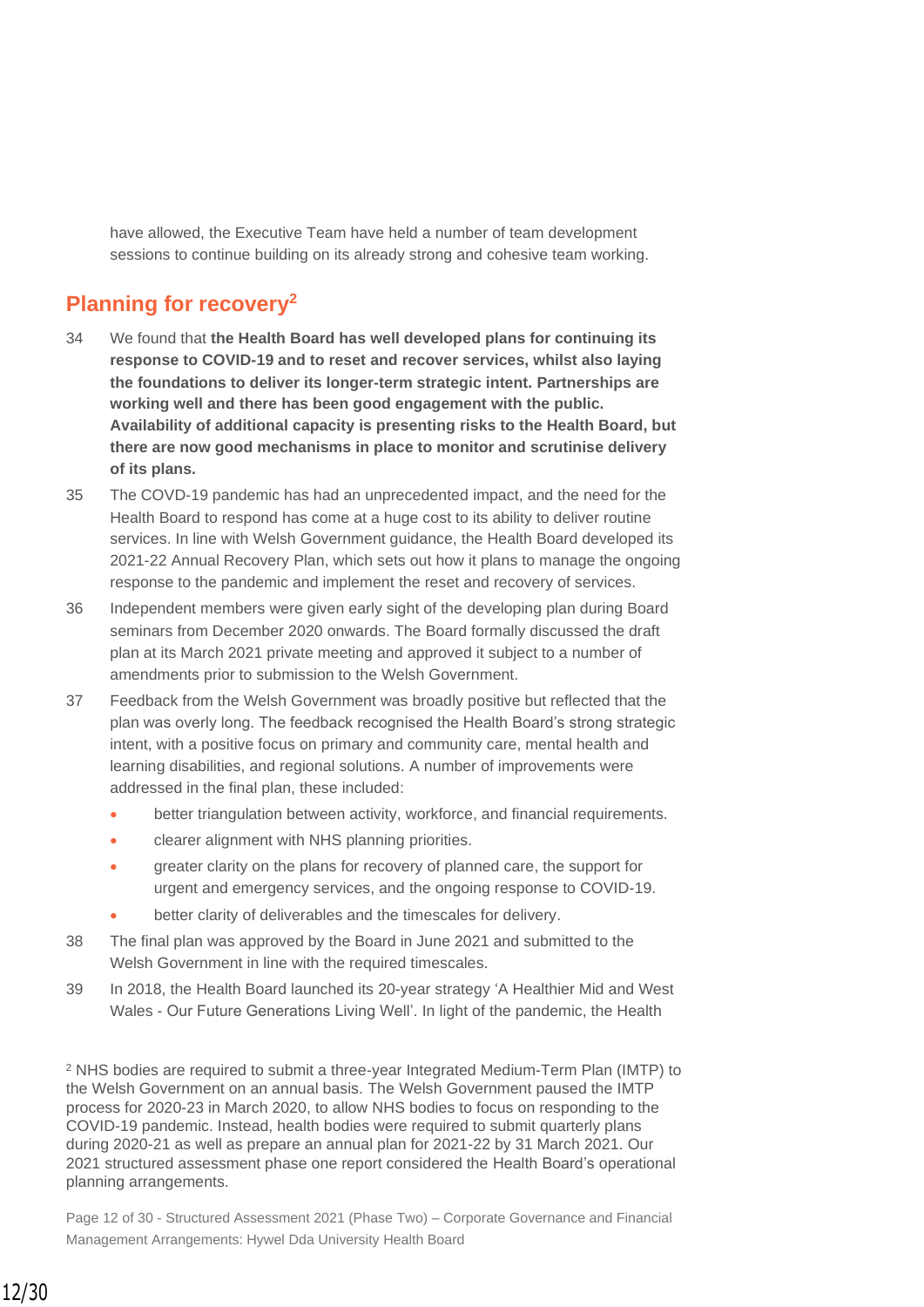Board has reviewed its strategy and confirmed that it is still fit for purpose. The Annual Recovery Plan has been set in the context of the strategy but also builds on its discovery work undertaken in 2020. The discovery work sought to learn from the pandemic response and how that learning can be applied to accelerate delivery of the strategy. The Annual Recovery Plan has also taken account of revised wellbeing objectives which were agreed in 2020.

- 40 The Health Board has seen significant growth in the number of patients waiting for planned care, whilst continuing to respond to the needs of patients with COVID-19. The Annual Recovery Plan sets out how the Health Board intends to increase activity, reduce waiting times, and improve access to services, making use of regional solutions where practical to do so. In June 2021, the Health Board received additional funding of £11.3 million to support the recovery of planned care services. A further £9.5 million was received in October 2021. This funding is being used to provide additional internal and external capacity to respond to the increasing backlog of activity. Challenges associated with available capacity, particularly within the independent sector, are however, presenting risks to the Health Board's ability to spend the funds. At its November in-committee meeting, the Board formally agreed to hand £10.1 million back to the Welsh Government.
- 41 The Annual Recovery Plan recognises the key milestones needed in year to support delivery of the longer-term strategy, particularly in relation to business cases for the new hospital build. Despite the pandemic, extensive work is progressing to develop the new hospital programme business case ahead of the March 2024 deadline. During May and June 2021, the Health Board undertook a public engagement exercise to understand how the pandemic had impacted its local population and the implications for its strategy. The exercise also sought views on potential locations for the new hospital and the factors that the Health Board needs to consider in respect of the location. The exercise attracted a good level of engagement.
- 42 As mentioned in **paragraph 26,** the 2021-22 Annual Recovery Plan consists of a number of strategic and planning objectives. Our 2021 structured assessment phase one report identified the need for the Health Board to develop its processes for monitoring delivery of its plans. All planning priorities in the 2021-22 Annual Recovery Plan have been assigned a responsible lead executive director, and a committee for scrutiny and assurance. Delivery of the planning objectives is overseen by the Executive Team and reported to the Board on a quarterly basis. A new monitoring report, using RAG<sup>3</sup> ratings, has been developed. The report sets out progress against each planning objective, and mitigating actions where delivery is behind profile. Progress against delivery of planning objectives is also reflected in the Health Board's Board Assurance Framework (**paragraph 45**).
- 43 The Health Board is working closely with its partners to deliver its Annual Recovery Plan. Regional solutions with Swansea Bay University Health Board are helping to

#### <sup>3</sup> Red, Amber and Green.

Page 13 of 30 - Structured Assessment 2021 (Phase Two) – Corporate Governance and Financial Management Arrangements: Hywel Dda University Health Board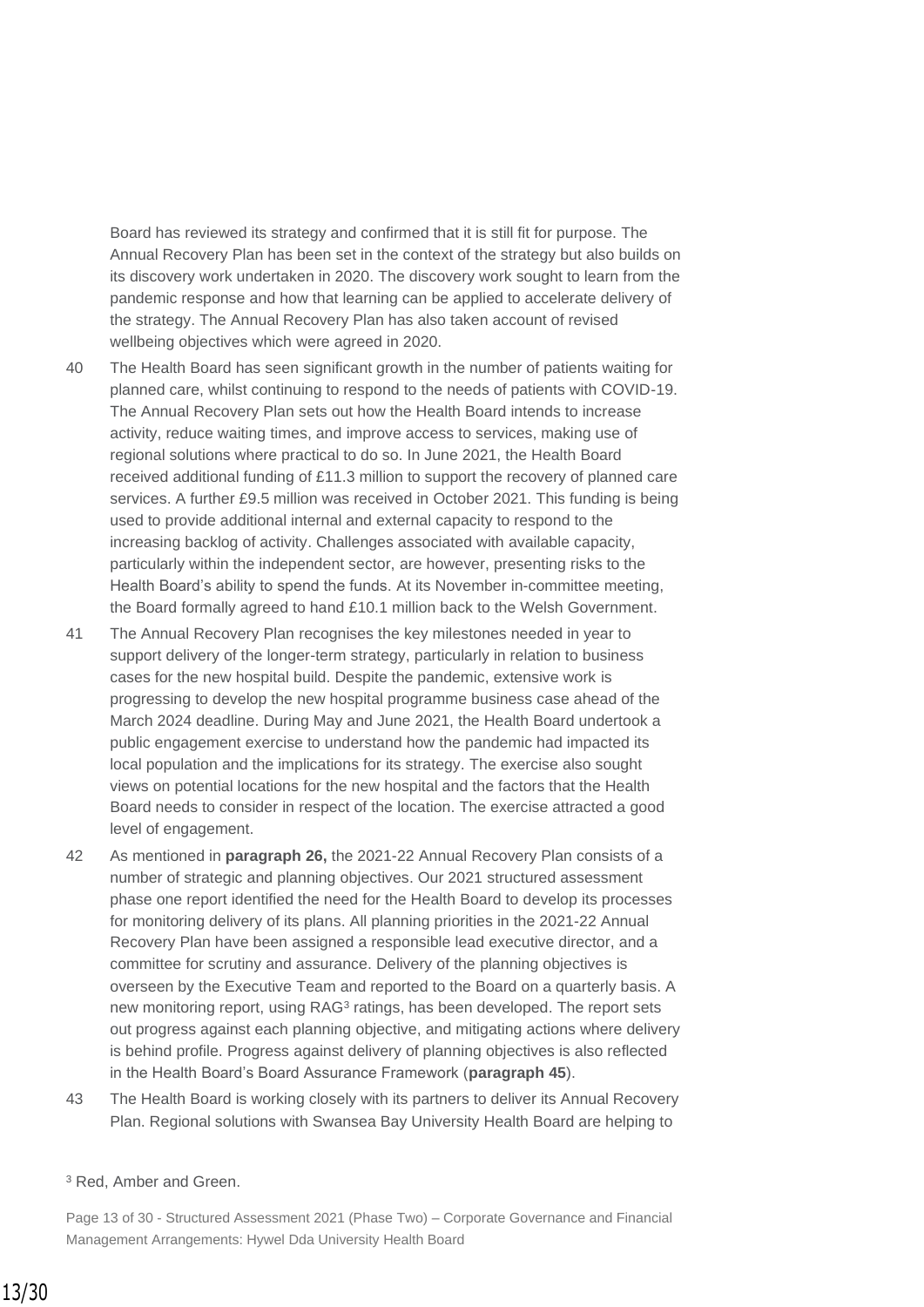respond to pent up demand in ophthalmology as well as a number of other priority areas. Work with the Mid Wales Healthcare Collaborative has also focused attention on improving clinical pathways for Bronglais District General Hospital. The Health Board has continued to work very closely with the three local authorities, with the Vice Chair now chairing the Regional Partnership Board and the Joint Integrated Executive Team continues to meet on a regular basis. Joint solutions have been developed to respond to the shortage in domiciliary care provision, including the development of a domiciliary bridging service.

## **Systems of assurance**

44 We found that **the Health Board is committed to delivering high quality services and supporting staff wellbeing. An innovative approach to enable effective scrutiny of strategic risks and outcomes is in place through the interactive Board Assurance Framework and performance dashboard. The Health Board has a well-managed approach to monitoring the implementation of audit and review recommendations. Operational risk and quality governance arrangements have posed a risk to receiving the required levels of assurance, but work is now underway to address these.**

## **Managing risk**

- 45 In our previous structured assessment, we referred to the Health Board planning to undertake a refresh of its Board Assurance Framework in 2020 to reflect its strategic vision. Due to the impact of the pandemic, this work was temporarily delayed. The Health Board has since revisited its Board Assurance Framework to reflect the revised strategic and planning objectives (referred to in **paragraph 26**). A reinvigorated interactive Board Assurance Framework was approved by the Board in September 2021.
- 46 The Health Board should be commended on its Board Assurance Framework, and although still evolving, it is identified as a model of good practice. As well as identifying the principal risks to delivery of the Health Board's objectives, the controls and assurances, the Board Assurance Framework also seeks to align outcomes against strategic objectives, and delivery against its planning objectives. The interactive tool is designed to allow independent members see at a glance, areas of concern, the actions being taken, and assurances are provided through the relevant committees. At the time of writing, areas of concern include slow progress against delivery of planning objectives, slow or no impact on agreed outcome measures, and significant risks to the achievement of strategic objectives, where there is little confidence in the assurances provided. The Board Assurance Framework is currently being reported to the Board at every meeting with the Audit, Risk & Assurance Committee maintaining oversight of the strength of controls and assurances. The principal risks within the Board Assurance Framework are assigned to the most appropriate committee.

Page 14 of 30 - Structured Assessment 2021 (Phase Two) – Corporate Governance and Financial Management Arrangements: Hywel Dda University Health Board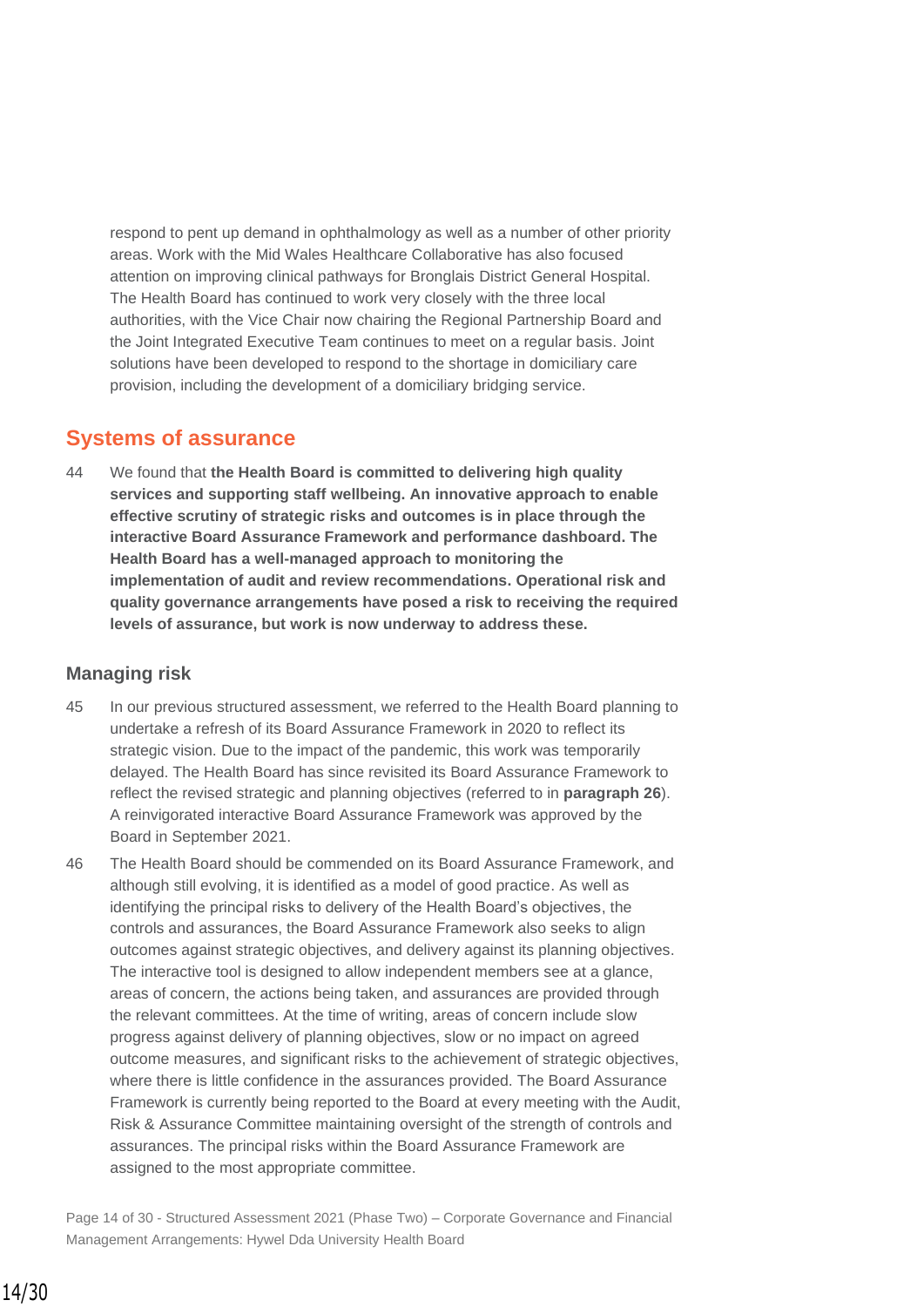- 47 The Health Board's corporate risk register is also reported to every other Board meeting, with risks assigned to, and monitored through the relevant committee. The Health Board has revisited its corporate risks through discussions with independent members and consideration of specific risks in committees. Principal risks have also been discussed and agreed through executive team workshops. During 2021, the Health Board also updated guidance to the Board in relation to its tolerance and appetite for risk. A further review of the Health Board's appetite for risk has been deferred until 2022-23. The Executive Team maintain regular oversight of the corporate risk register. As per our 2020 structured assessment, COVID-19 specific risks are incorporated within the corporate risk register.
- 48 Internal Audit plans to review the Health Board's Board Assurance Framework and risk management arrangements in early 2022. A number of Internal Audit reviews undertaken 2021 focused on governance arrangements within individual directorates. These reviews identified operational risks not being updated and actions to mitigate risks being overdue. Our quality governance review (referred to later in this report) which focused specifically on quality risks, also found inconsistencies in operational risk management, failures to update risk registers and confusion over responsibilities for risk.
- 49 As part of its revised governance arrangements to respond to the pandemic, the Health Board set out a streamlined approach to risk management. This involved standing down the monitoring and scrutiny of operational risks but maintained a requirement for operational teams to manage existing risks and any new risks to prevent harm, minimise loss and reduce damage. Prior to the pandemic, operational risks were scrutinised through monthly executive performance reviews with directorates. Although the revised governance arrangements have since been stood down, the Health Board has ceased its pre-pandemic performance arrangements. The existing arrangements were replaced by the Improving Together approach, which adopts a much more collegiate approach to improvement. This approach is currently being rolled out (discussed further in **paragraph 57**). In the meantime, work has been undertaken to strengthen operational risk arrangements in response to our quality governance work. This has included an executive led review of each directorate's risk registers and included the Head of Assurance and Risk. The Health Board plans to include these reviews as part of an ongoing programme.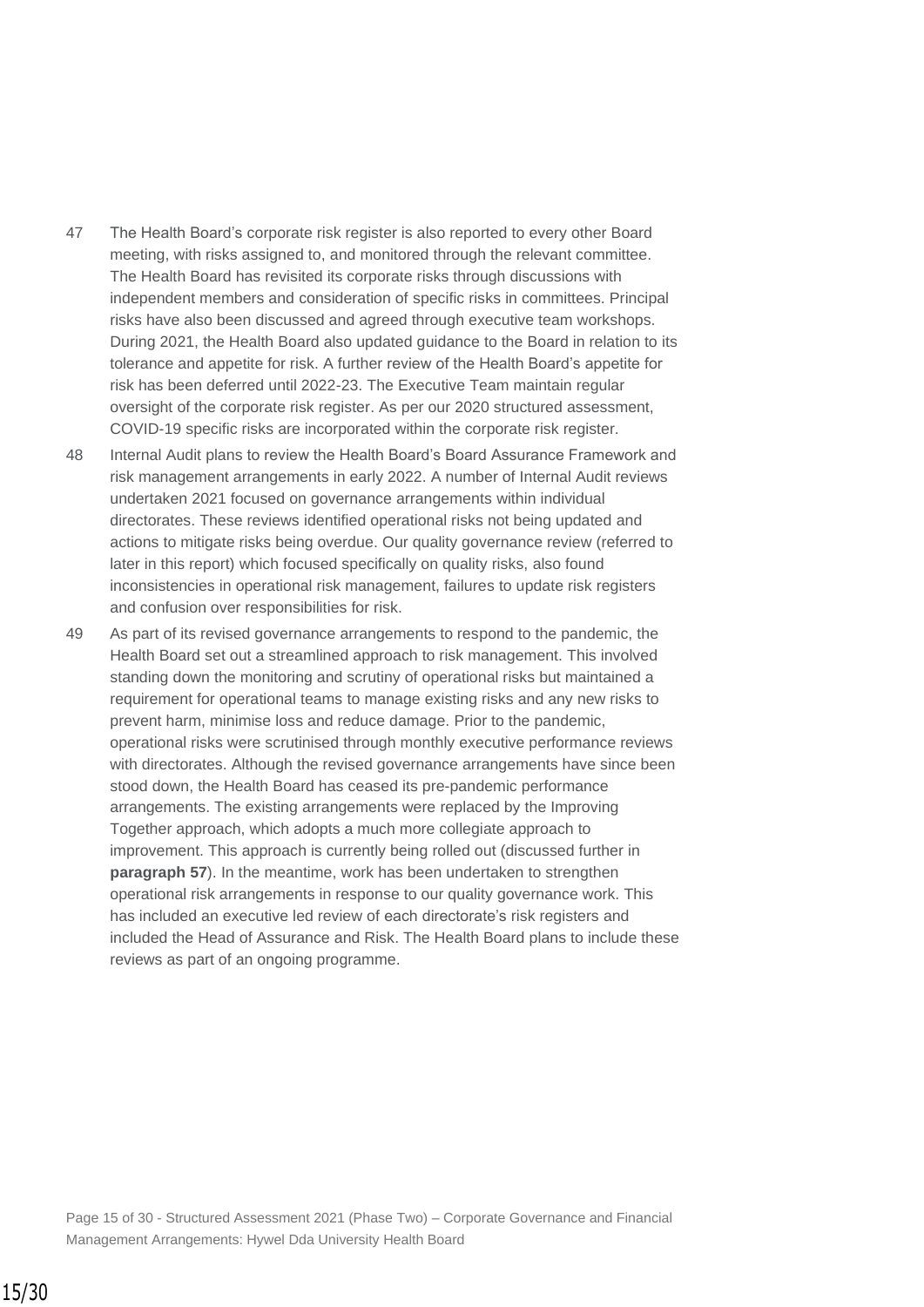### **Quality and safety assurance**<sup>4</sup>

#### **Staff wellbeing arrangements**

- 50 The Health Board places staff wellbeing as a significant priority. In 2019, the Health Board developed its ten-year Workforce, Organisational Development and Education Strategy for the period 2020-2030. Staff wellbeing features prominently within the strategy. The impact of the pandemic led to the need to accelerate some of the key aspects of the strategy. Supported by a Bronze Workforce Group, the Health Board undertook a number of actions to ensure that staff were supported. This included the establishment of the Rest, Recovery and Recuperation Reference Group during the peak of the pandemic, and the BAME Advisory Group with a direct reporting line to Board. This also included the rollout of the risk assessment tool to identify staff at risk from the COVID-19 virus, additional investment in the Staff Psychological Wellbeing Service, and the creation of local resources such as 'listening spaces' through the use of charitable funds.
- 51 Rest, recovery, and recuperation of staff underpins three of the Health Board's strategic objectives<sup>5</sup> in its Annual Recovery Plan 2021-22. These are supported by a number of planning objectives which includes conducting a second discovery review to understand the experiences of staff during the pandemic and what is needed to help them recover. The findings of the discovery review<sup>6</sup> were presented to the Board in July 2021 and is the first such review to be undertaken across Wales. Working with the West Wales Research, Innovation and Improvement Hub, the comprehensive review sought views from a wide range of staff.
- 52 The findings of the discovery review will be used to help shape the approaches to rest, recovery and recuperation over the next two years including a 'thank you offering' to staff. The report includes a number of recommendations which includes legitimising time for pause and reflect within the working day. Actions have been developed in conjunction with staff, with the People, Organisational Development and Culture Committee maintaining oversight of the action plan, along with the delivery of the other workforce related planning objectives and the workforce strategy.

<sup>4</sup> We have limited the work we have undertaken on quality governance arrangements as part of our 2021 structured assessment as we have undertaken a separate review of quality governance arrangements at the Health Board. The review has considered whether the organisation's governance arrangements support delivery of high quality, safe and effective services. Our findings were reported in October 2021.

<sup>5</sup> The three strategic objectives are 'putting people at the heart of everything we do, working together to be the best we can be, and striving to deliver and develop excellent services'.

<sup>6</sup> [Discovery Report: Understanding the staff experience in Hywel Dda University Health](https://hduhb.nhs.wales/about-us/your-health-board/board-meetings-2021/board-agenda-and-papers-30th-september-2021/agenda-and-papers-30th-september-2021/item-3-1-3-discovery-report-understanding-the-staff-experience-in-hdduhb-during-the-2020-21-pandemic/)  [Board during the 2020-21 pandemic](https://hduhb.nhs.wales/about-us/your-health-board/board-meetings-2021/board-agenda-and-papers-30th-september-2021/agenda-and-papers-30th-september-2021/item-3-1-3-discovery-report-understanding-the-staff-experience-in-hdduhb-during-the-2020-21-pandemic/)

Page 16 of 30 - Structured Assessment 2021 (Phase Two) – Corporate Governance and Financial Management Arrangements: Hywel Dda University Health Board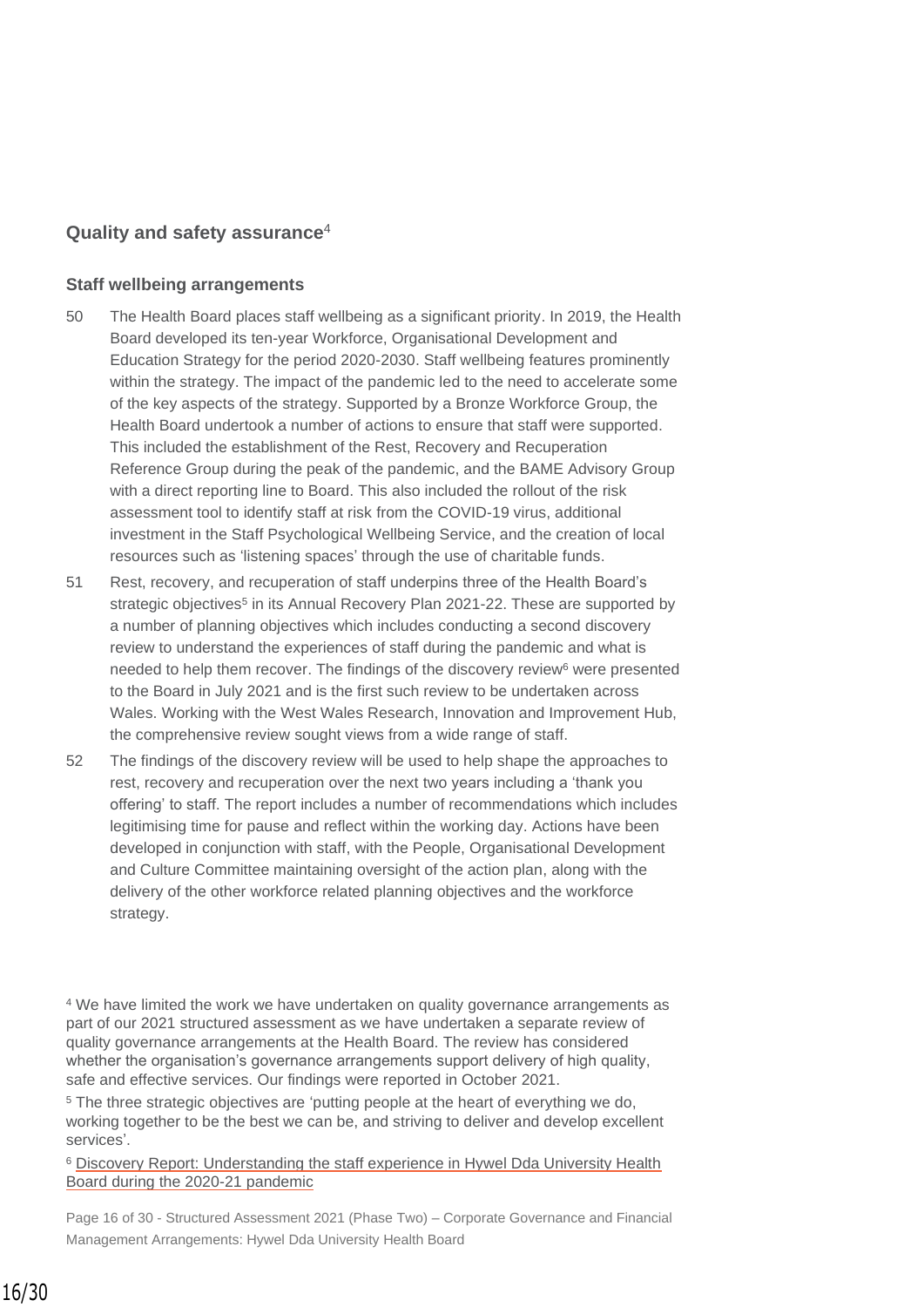- 53 The People, Organisational Development and Culture Committee also receives assurance on a wide range of other workforce aspects including a regular update on the workforce dashboard which includes aspects such as sickness absence, performance and development review compliance and the use of annual leave.
- 54 Throughout the pandemic, the Health Board has maintained its programme of appreciation and recognition of staff to support staff wellbeing. In April 2021, the Health Board also introduced a reverse mentoring scheme for Board members to learn from a selection of staff across the organisation about what it is like to be an employee. A mid-term session to share the learning was held in October 2021, with a final session due to be held in March 2022.

#### **Quality and safety of services**

- 55 The quality and safety of services is an integral part of the Health Board's strategic vision and 2021-22 Annual Recovery Plan. The Health Board has a number of quality improvement priorities and supported by its Quality Improvement Strategic Framework 2018-2021, is working to develop its Quality Management System although progress with this has been delayed due to the pandemic.
- 56 The Health Board's Integrated Performance Assurance Report is the main vehicle for providing assurance to the Board and committees on how the Health Board is performing against national and local performance and quality measures. The report provides a clear update on declining measures and those requiring significant improvement, and also sets out very clearly the actions that are being taken. The report is supported by an interactive tool which has evolved throughout 2021. The tool should also be commended as good practice. Following the NHS Wales Planning Framework, the Health Board has adopted a performance framework to reflect the four quadrants of harm<sup>7</sup>. The Integrated Performance Assurance Report uses a rating system to provide independent members with an overview of areas of concern in relation to the four quadrants.
- 57 The Health Board has adapted its performance management framework to focus on Improving Together, in recognition of the collective sense of action seen during the pandemic. Improving Together brings together a range of improvement activities, including quality initiatives, supported by improved visualisation of key data. As a result, the Health Board has moved to using statistical process charts to report on its improvement measures. This way of presenting makes it easier to identify when significant changes are needed to improve performance. These areas are highlighted in the Integrated Performance Assurance Report to the Board and committees. Improving Together is currently being rolled out across the Health Board.

<sup>7</sup> Harm from COVID-19 itself, an overwhelmed NHS and social care system, a reduction in non-COVID-19 activity and from wider societal actions/ lockdown.

Page 17 of 30 - Structured Assessment 2021 (Phase Two) – Corporate Governance and Financial Management Arrangements: Hywel Dda University Health Board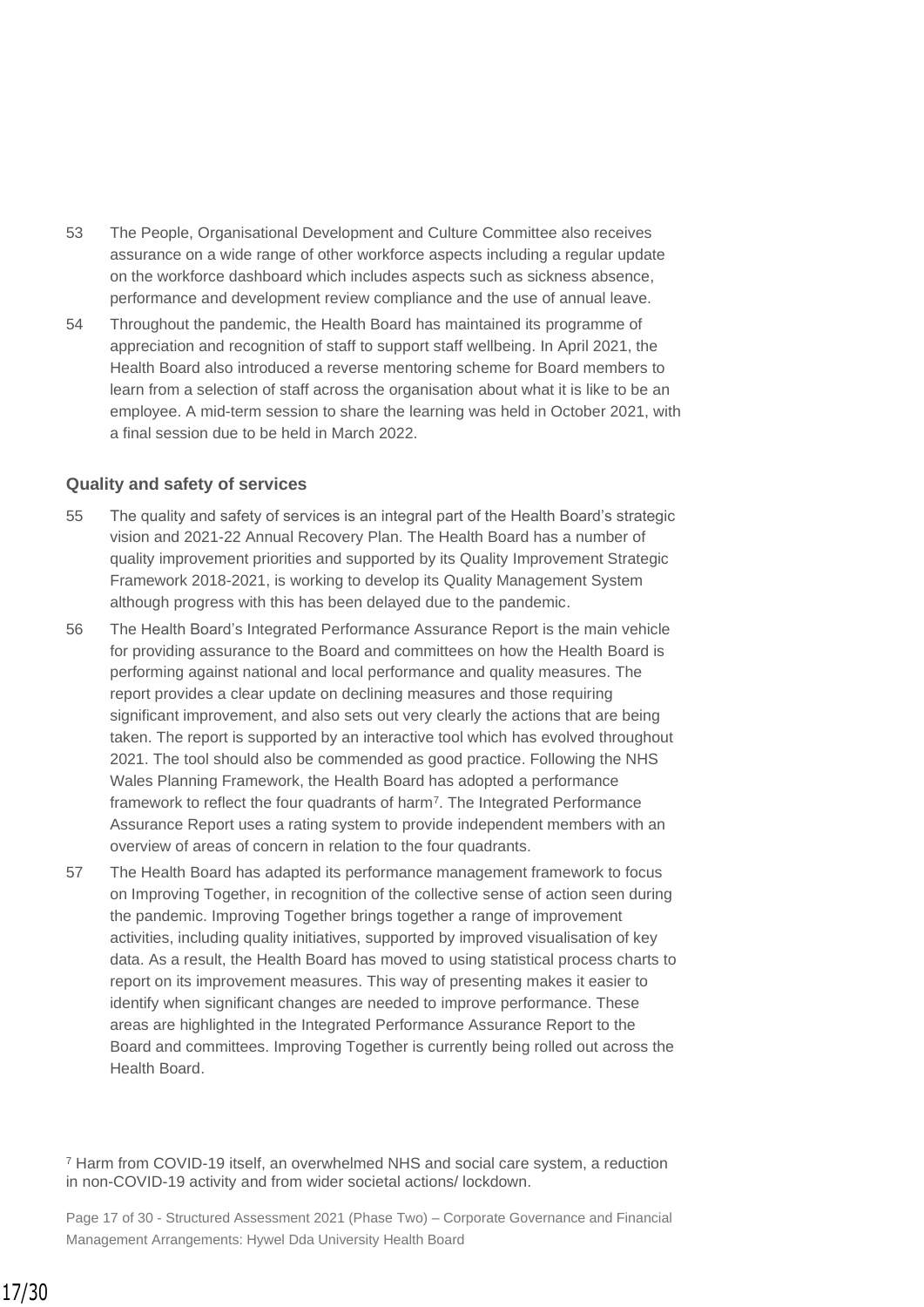- 58 The Board also receives a regular Improving Patient Experience Report which draws on a range of intelligence including concerns, feedback from the Health Board's Patient Advice and Liaison Service (PALS), and the Public Sector Ombudsman for Wales. The Board and its committees also receive more detailed reports on specific areas of concern, for example, the fragility of the GP out of hours services, and access to mental health services.
- 59 Our quality governance work found that the Health Board is committed to providing safe, high quality services and has aligned its strategy and plans with risk and quality improvement. Corporate structures and resources provide effective support for quality governance and improvement. However, we found inconsistencies in operational arrangements were limiting assurances. We also identified that monitoring and scrutiny of the quality and safety of services were being strengthened through increased use of quality outcome measures. In response to our work, the Health Board has already started to standardise quality governance arrangements, with work planned to review capacity opportunities to enhance these arrangements further.

#### **Tracking progress against audit and review recommendations**

- 60 The Health Board has a well-established process for tracking audit and review recommendations. As well as internal and external audit, the process also includes recommendations from a wide range of other external regulatory and review bodies.
- 61 As part of its revised governance arrangements to respond to the pandemic, the Health Board set out an approach which highlighted a series of high priority recommendations which would need to be addressed and tracked. The Audit and Risk Assurance Committee has maintained oversight of these recommendations during the pandemic but has now also started to increase its focus on lower priority recommendations which are starting to reach reprioritised deadlines.
- 62 During the pandemic, services and directorates have remained accountable for all recommendations relating to the areas of responsibility. A bi-monthly report to all services and directorates setting out outstanding recommendations and requesting an update has been maintained during the pandemic. Outstanding recommendations and gaps in updates are monitored by the Executive Team. A summary of the status of all outstanding recommendations is presented to the Audit and Risk Assurance Committee each meeting, and where progress is not being made, an escalation process is in place to bring executive directors into the committee to provide an update.
- 63 At the October Audit and Risk Assurance Committee, a total of 244 recommendations<sup>8</sup> were reported, of which 86 were identified as being behind

<sup>8</sup> These recommendations related to Audit Wales, Internal Audit, Healthcare Inspectorate Wales, Delivery Unit, Mid & West Wales Fire & Rescue Authority, Health & Safety

Page 18 of 30 - Structured Assessment 2021 (Phase Two) – Corporate Governance and Financial Management Arrangements: Hywel Dda University Health Board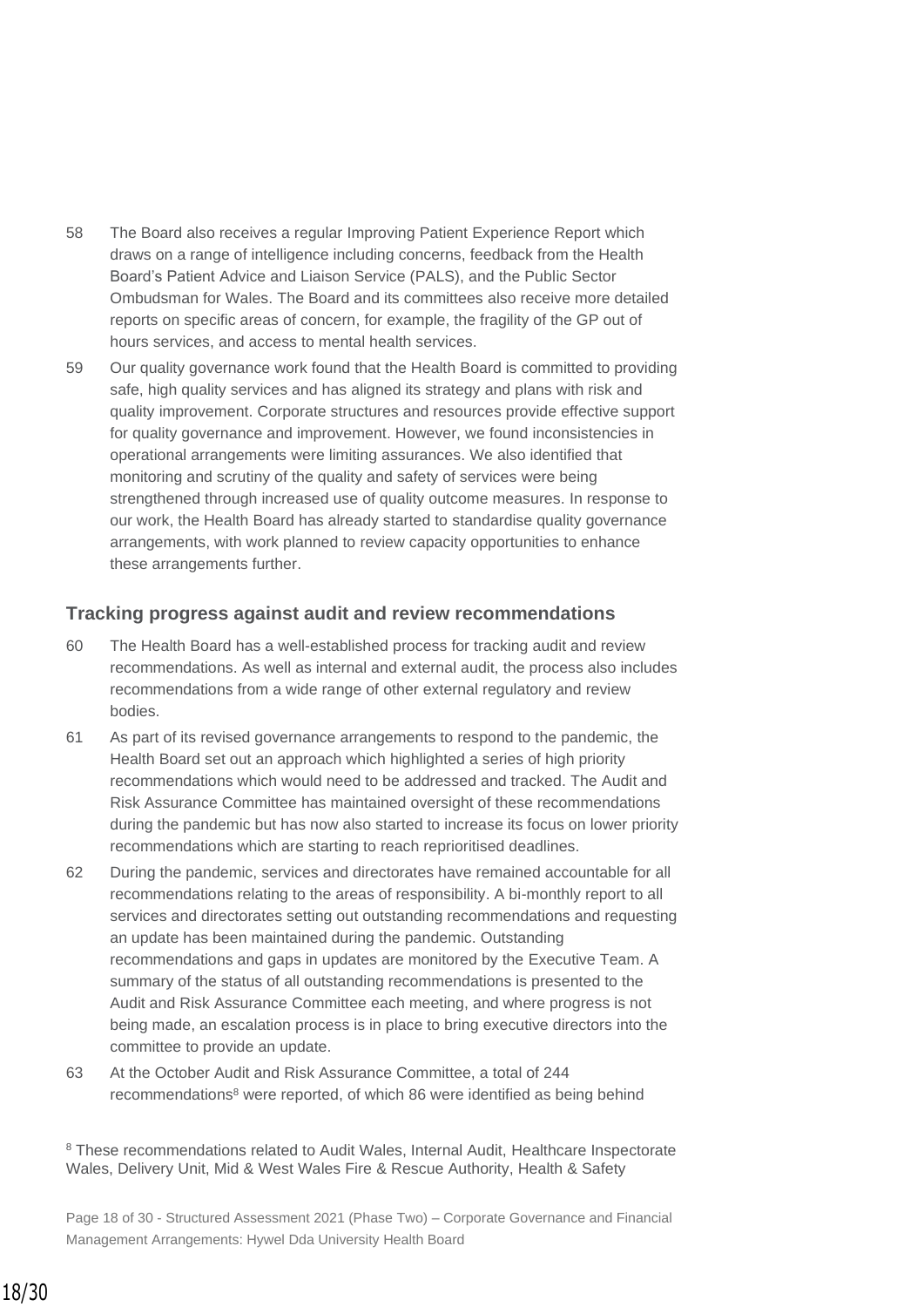schedule. Relating to Audit Wales specifically, only two recommendations were reported as outstanding. The Board Secretary has routinely provided an update to the Audit and Risk Assurance Committee on previous structured assessments. All previous structured assessment recommendations relating to 2019 and before have either been completed or closed. We have provided updates on previous structured assessment recommendations which remained open in 2020 in **Appendix 1**.

# Managing financial resources

- 64 Our work considered the Health Board's financial performance, financial controls and arrangements for monitoring and reporting financial performance.
- 65 We found that **while the Health Board continues to face significant financial challenges, it has maintained appropriate financial controls and monitoring and reporting is robust. The Health Board is working hard to achieve financial recovery but is managing a number of risks and delivery is being hindered by operational capacity to develop recurring saving schemes.**

# **Achieving key financial objectives**

66 We found that **the Health Board was unable to meet its financial duties for 2020-21, ending the year with a deficit of £24.9 million. The Health Board is on track to deliver its financial plan for 2021-22 but is managing a number of risks which could have consequences for future years, and it will continue to fail to meet its financial duties due to a planned year-end deficit.**

## **Financial performance 2020-21**

- 67 At the end of 2020-21, the Health Board failed to meet its financial duty to breakeven against its Revenue Resource Limit over a rolling three-year period. The Health Board reported a deficit of £24.9 million for the financial year 2020-21, and a rolling three-year deficit of £95.3 million for the period 2018-21. The Health Board's year-end financial deficit for 2020-21, however fell within the deficit control total agreed with the Welsh Government of £25.0 million. The Health Board met its Capital Resource Limit of £34.5 million, with a reported underspend of £0.1 million at the year-end
- 68 COVID-19 had a considerable impact on the revenue costs the Health Board set out in its financial plan 2020-21. During the financial year, the Health Board received an additional £133 million of Welsh Government funding, including £12.3 million of capital funding. This was to support the Health Board's response to the

Executive, Stratia Consulting, Public Service Ombudsman Wales, Community Health Council, Royal Colleges and Peer Reviews.

Page 19 of 30 - Structured Assessment 2021 (Phase Two) – Corporate Governance and Financial Management Arrangements: Hywel Dda University Health Board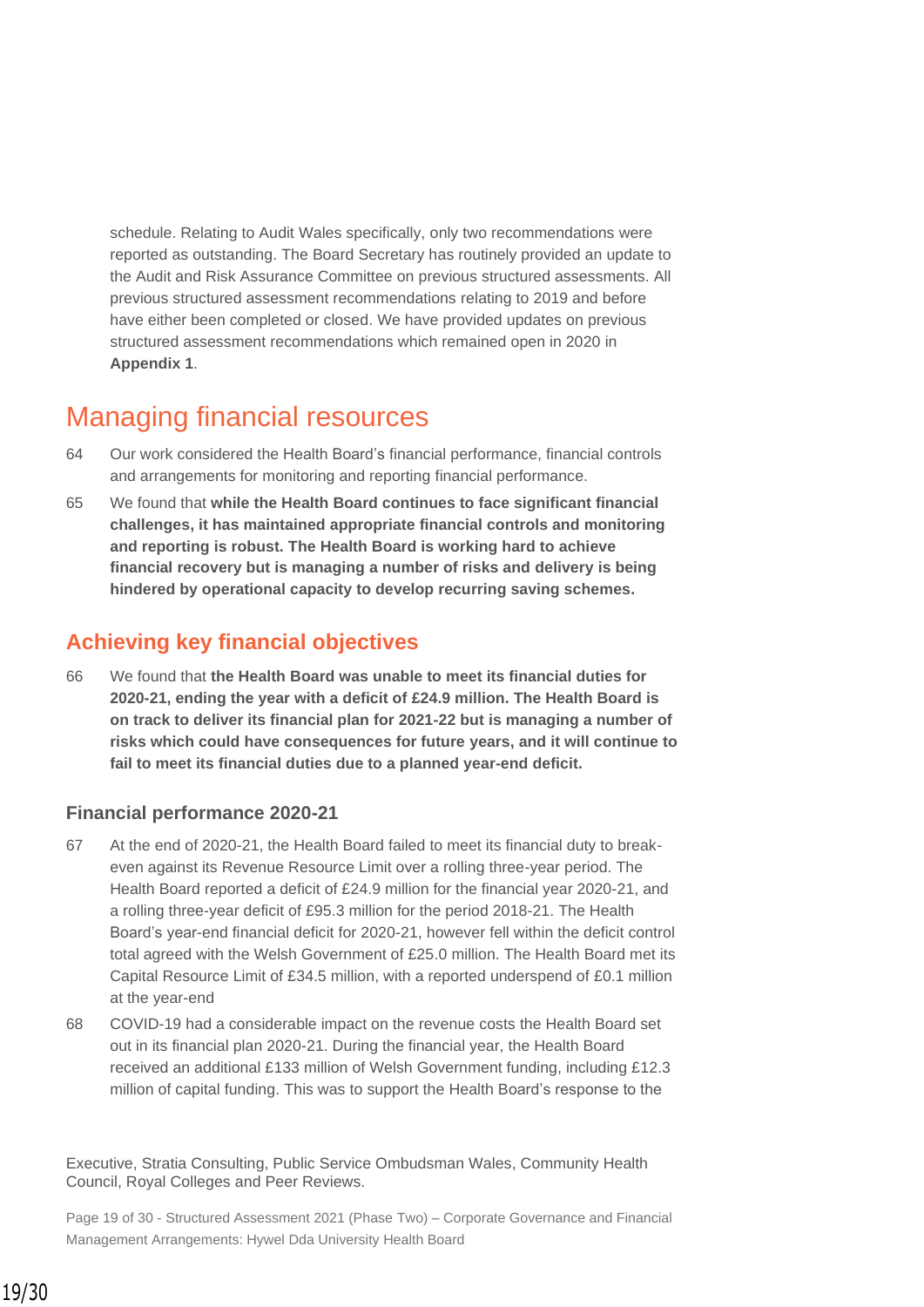pandemic, including the ongoing use of field hospitals, and the establishment of the Test, Track, Protect and Mass Vaccination programmes.

- 69 The pandemic also impacted on the Health Board's ability to deliver its planned savings target of £34.2 million. At month 1, £5.6 million of savings schemes had been identified. At month 12, the Health Board had delivered just £3.4 million savings. The savings achieved were largely through a reduction in staffing costs, cost containment on non-pay activity, and a reduction in costs associated with continuing health care. The non-delivery of the remaining savings target was offset by reductions in non-expenditure as a direct result of the pandemic.
- 70 Whilst under 'targeted intervention' as part of the NHS Wales Escalation and Intervention Arrangements since September 2016, the Health Board has operated annual planning arrangements in agreement with the Welsh Government. However, the Health Board has been working to develop an approvable three-year Integrated Medium-Term Plan (IMTP). Due to COVID-19, the requirement for an IMTP for the period 2020-23 was paused, however as the Health Board did not have an approved IMTP for the previous period 2019-22, it failed its duty to have an approvable plan up to 31 March 2021. In October 2020, the Health Board was de-escalated to 'enhanced monitoring' status.

#### **Financial performance 2021-22**

- 71 The Health Board's draft financial plan 2021-22 was shared with the Board in March 2021 and approved in June 2021 prior to submission to the Welsh Government. It sets out a forecast overspend of £25.0 million. At month 7, the Health Board reported a deficit of £14.4 million which was broadly in line with its financial profile, although there was recognition that there had been overspends in some areas which require close monitoring, particularly in relation to unscheduled care.
- 72 The 2021-22 financial plan includes a financial savings target of £16.1 million. At the start of the year, plans to identify the required level of savings were in place for £8.1 million, but all plans were identified as amber, with a number of the plans profiled to be delivered over the last six months of the financial year. At month 7, the Health Board had delivered £6.2 million of savings, and was ahead of its profile by £3.0 million largely due to the delivery of unprofiled medicines management and continuing health care savings. Green savings plans are now in place for £11.9 million through to the end of March 2022, with an additional £4.3 million of savings identified through COVID-19 related cost reductions. The vast majority of savings however are non-recurring, and the ability to deliver savings plans over the next few months whilst the service is under considerable pressure is recognised as a risk by the Board.
- 73 The financial plan also assumes additional funding of £96.8 million, from Welsh Government, to cover costs associated with the ongoing response to the pandemic. At month 7, the Health Board had received £52.9 million. However, forecast costs have now risen due to increased costs associated with the COVID-

Page 20 of 30 - Structured Assessment 2021 (Phase Two) – Corporate Governance and Financial Management Arrangements: Hywel Dda University Health Board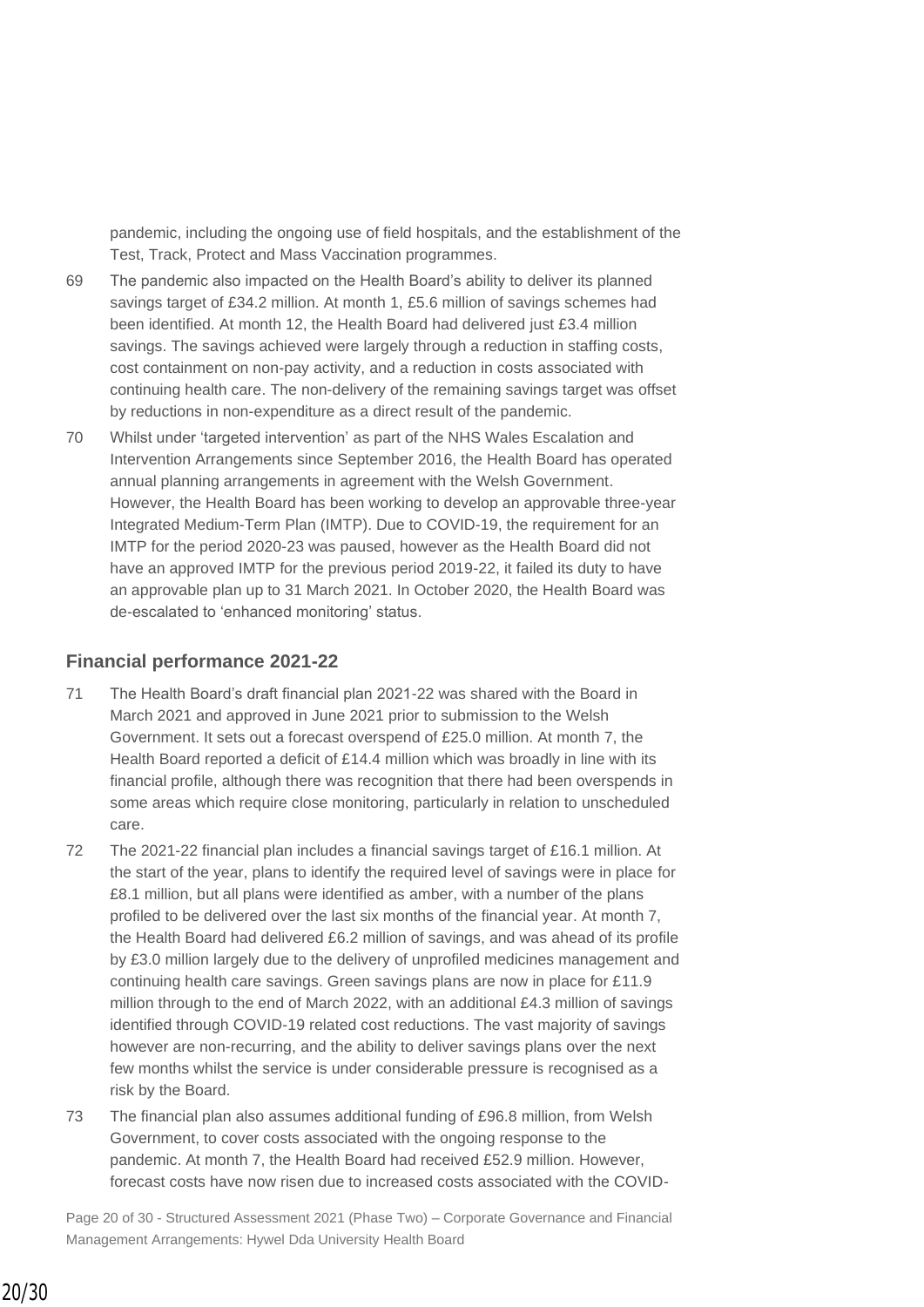19 response, and the Health Board has now assumed funding from the Welsh Government of £104.9 million. The financial plan also includes additional funding from the Welsh Government of £21.5 million to support the recovery of planned care services, although the Board recognises it has a significant risk associated with an inability to spend the additional funds by the end of March 2022 (referred to in **paragraph 40**).

- 74 The Health Board started the financial year with an underlying deficit of £57.4 million. It recognises the financial challenges that it will have over the coming years and the need to be financially sustainable. It also recognises that the impact of non-recurring savings in 2021-22 is likely to result in an increased underlying deficit of £68.9 million at year-end if additional recurring savings are not identified in this financial year.
- 75 As part of its 2021-22 Annual Recovery Plan, the Health Board has set out a number of ambitious planning objectives, two of which focus on medium- to longerterm financial planning. The first is focused on the development of a three-year financial plan based on value improvements and opportunities, and other focused on the development of a five-year financial plan that achieves financial balance based on the implementation of the Health Board's 20-year strategy. The draft three-year financial plan is expected to be presented to Board in January 2022 to align with the development of the three-year plan for 2022-25, with the five-year plan due to be presented in March 2022.

## **Financial controls**

- 76 We found that **the Health Board continues to maintain appropriate financial controls and is working hard to strengthen financial management to support longer term sustainability but capacity within operational teams to develop recurring saving schemes is hindering delivery.**
- 77 The Health Board has continued to maintain appropriate financial controls. During the first quarter of 2021-22, a review of financial controls along with a wider review of the adapted governance arrangements in response to the pandemic was undertaken to ensure that they remained fit for purpose. We had reported in 2020 that no changes had needed to be made to the standing financial instructions, scheme of delegation and standing orders. This has remained the case and the financial controls have continued to work as normal.
- 78 The Audit and Risk Assurance Committee continues to regularly receive a detailed financial assurance report which provides updates on procurement, losses, and special payments. The report provides detailed analysis of the number of Single Tender Actions (STAs), values and reasons why standard procurement procedures have not been followed. The report also includes detailed analysis of competitive tenders and consultancy contracts awarded. Other than a peak in the number of STA's during December 2020 – March 2021 due to a range of needs across a number of clinical and corporate areas, the number and value of STAs has been broadly consistent with the previous financial year. The report also provides

Page 21 of 30 - Structured Assessment 2021 (Phase Two) – Corporate Governance and Financial Management Arrangements: Hywel Dda University Health Board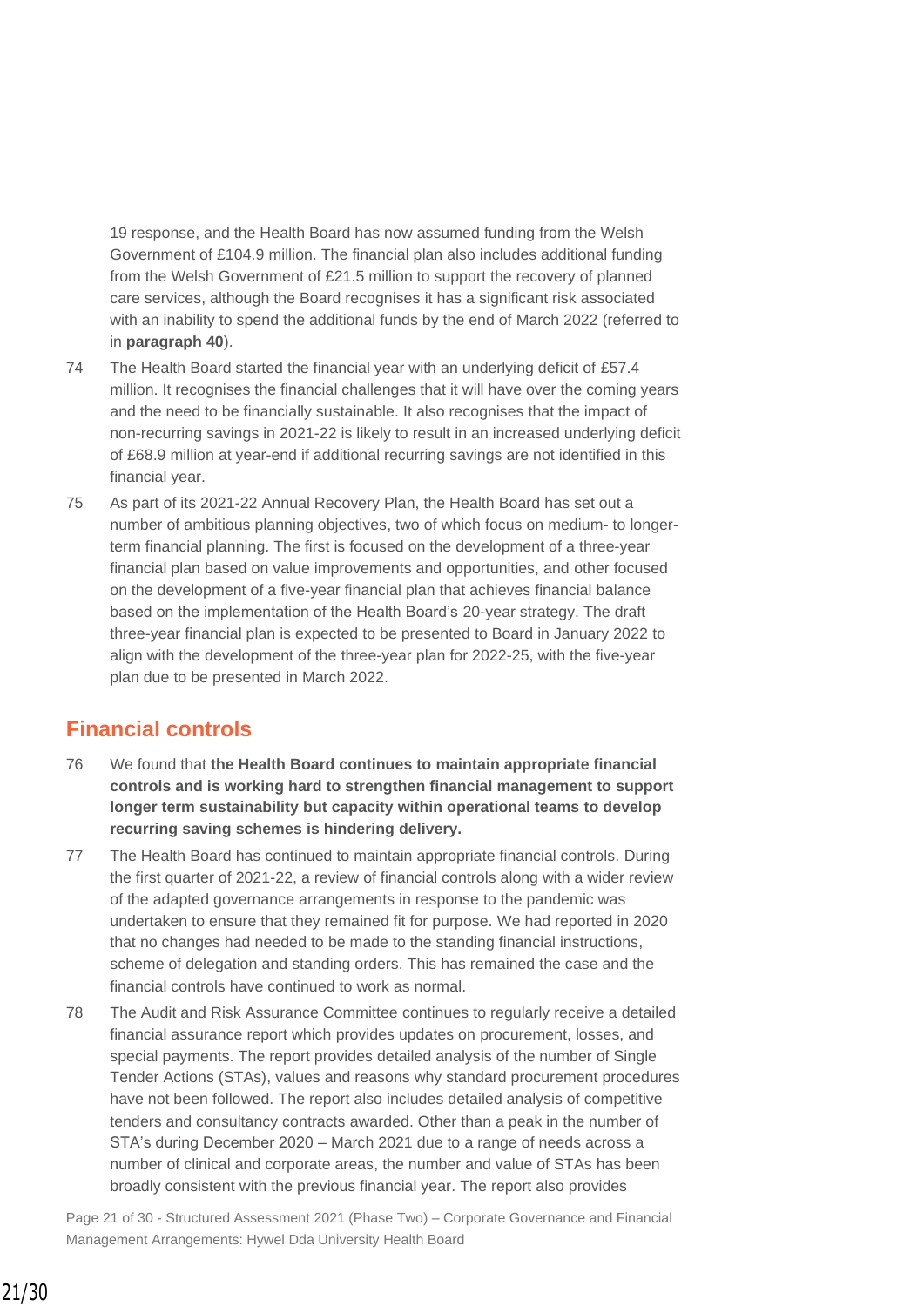detailed analysis of losses which includes overpayment of salaries and more recently, COVID-19 vaccine write offs. The report is an example of good practice, which other NHS bodies are looking to replicate, and continues to receive regular scrutiny.

- 79 During the financial year 2020-21, Internal Audit undertook an advisory review of governance during the pandemic which highlighted that financial governance was maintained. Audits of the finance team transformation, charitable funds, accounts receivable and a follow up audit of contracting all received positive assurance. Audits of the payment systems provided by NHS Wales Shared Services, including the primary care contractor payment systems, payroll, and accounts payable also all received positive assurance.
- 80 All financial decisions relating to the ongoing COVID-19 response are considered by the executive team. Separate cost centres are in place for specific response programmes. Operational response costs are reported through directorate cost centres, with a challenge process in place through finance business partners who are aligned with the directorates. Our audit of financial statements did not identify any significant issues in respect of financial controls.
- 81 The development of the Health Board's medium- to longer-term financial plans are supported by the continued evolvement of an improvement opportunities framework which was first developed in early 2020. The framework builds on previous work undertaken by KPMG and the Financial Delivery Unit efficiency framework. It now also draws on benchmarking data from CHKS<sup>9</sup> and the NHS benchmarking network, and intelligence coming from the Health Board's recently established work with Lightfoot with the aim of identifying opportunities to change the way services are delivered. The Health Board has identified a significant number of potential improvement opportunities to deliver better value.
- 82 The Health Board has also developed a route map to sustainability which has both informed the 2021-22 Annual Recovery Plan as well as the development of the three- and five-year financial plans. The route map draws on a number of agreed priority improvement opportunities, as well as broader work undertaken by the Health Board in relation to value-based healthcare.
- 83 The Health Board recognises that its financial deficit is largely as a result of the way in which it allocates and consumes resources. The Costing and Value Team has recently undertaken work to establish how resources are consumed across the three counties. This work has identified that services within Carmarthenshire are the main driver of the Health Board's underlying deficit, although services within Pembrokeshire drive more deficit on a per capita basis. The work has been supported by the development of a costing tool, which enables operational teams at a cluster level to understand how resources are used locally. The Health Board is developing a new planning objective which will see financial resources be allocated on a locality basis, supported by the tool, as a way of driving through
- <sup>9</sup> CHKS is a provider of healthcare intelligence and quality improvement services.

Page 22 of 30 - Structured Assessment 2021 (Phase Two) – Corporate Governance and Financial Management Arrangements: Hywel Dda University Health Board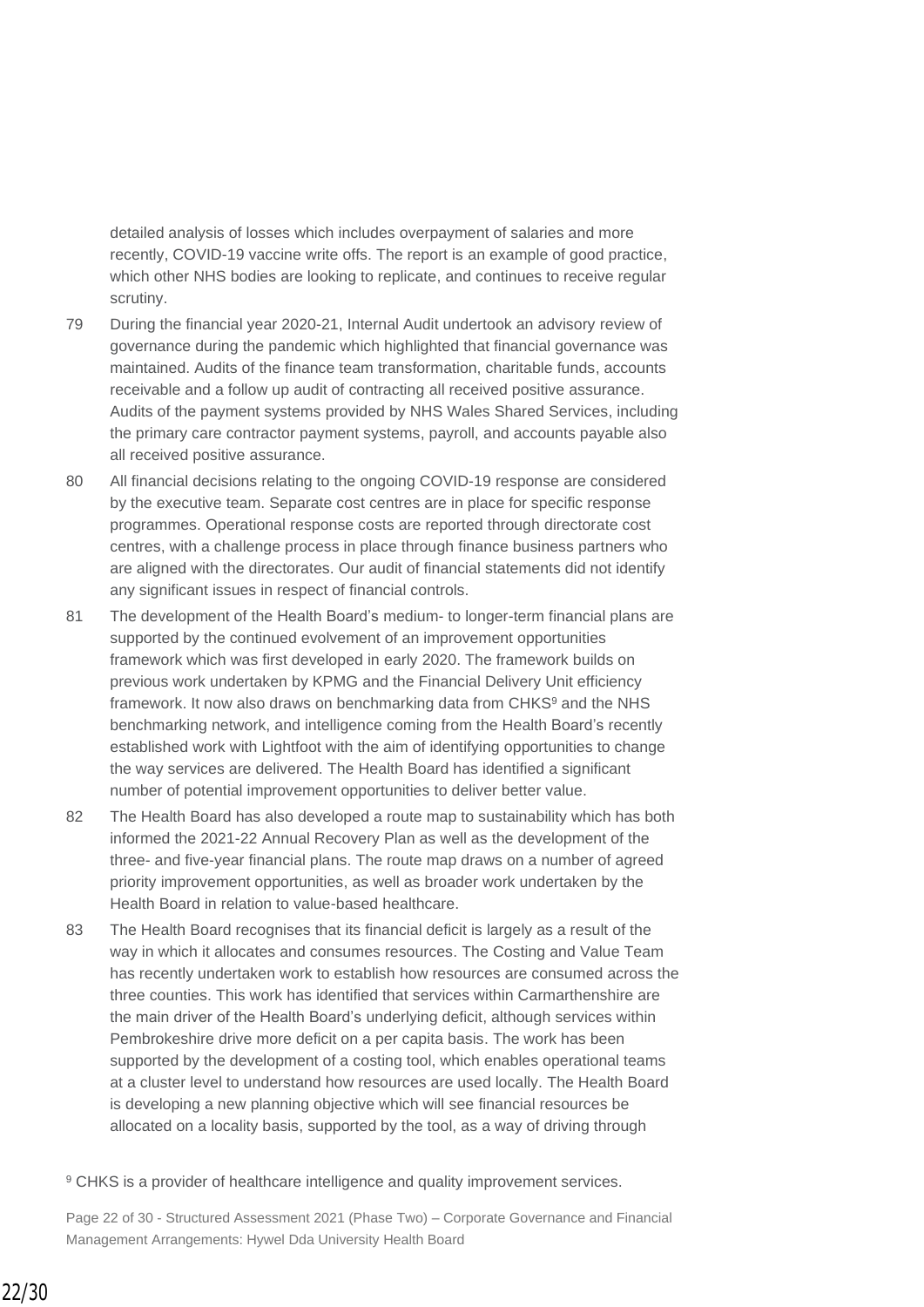efficiencies in secondary care. Work to engage clinical and operational teams is ongoing before this can be fully implemented.

- 84 Capacity within the operational teams to engage in the transactional and transformational change needed to deliver on the improvement opportunities, whilst also responding to the ongoing pandemic, is however presenting a challenge. Recurring savings plans for 2021-22 are still not forthcoming and as mentioned in **paragraph 70**, costs are escalating in some service areas. System engagement meetings, as part of the Health Board's Improving Together approach, are held with high-risk directorates and the Directors of Finance and Operations where greater 'grip and control' is needed.
- 85 The Health Board's Counter-Fraud Service provide regular reports to the Audit and Risk Assurance Committee, and delivery of the counter-fraud workplan is on track. In October 2020<sup>10</sup>, we reported that the Health Board demonstrates a strong commitment to counter-fraud, has suitable arrangements to support the prevention and detection of fraud and is able to respond appropriately where fraud occurs.

## **Monitoring and reporting**

- 86 We found that **the Health Board has robust arrangements in place for monitoring and scrutinising its financial position, supported by comprehensive and transparent reporting.**
- 87 The Health Board's financial position continues to be closely scrutinised, until June 2020 by the Finance Committee, and after then by the new Sustainable Resources Committee. A touchpoint meeting with the Chair of the committee is also held in the intervening months. An update from the Committee is also reported to every Board meeting along with a detailed financial report for consideration as part of the main Board agenda. Detailed papers have also been provided to the Board on particular financial risk issues, such as the inability to deliver the additional funding to support the recovery of planned care services.
- 88 The financial position is also closely monitored through the regular Executive Team meetings. Discussions are informed by the System Engagement Meetings, and through the intelligence gathered by the finance business partners. Financial sustainability meetings have also been established to develop the medium- and longer-term financial plans and to monitor progress.
- 89 Financial reporting continues to be very comprehensive with information consistent with that submitted to the Welsh Government through the monthly monitoring returns. Reports provide a clear picture of the financial position, challenges and risks, and the mitigating actions being taken. They also include clear explanations of the different elements of funding the Health Board is receiving and the progress and associated risks with expenditure. Reports are regularly supported by a slide

#### <sup>10</sup> Audit Wales, [Effectiveness of Counter-Fraud Arrangements at Hywel Dda University](https://www.audit.wales/publication/hywel-dda-university-health-board-effectiveness-counter-fraud-arrangements)  [Health Board,](https://www.audit.wales/publication/hywel-dda-university-health-board-effectiveness-counter-fraud-arrangements) October 2020

Page 23 of 30 - Structured Assessment 2021 (Phase Two) – Corporate Governance and Financial Management Arrangements: Hywel Dda University Health Board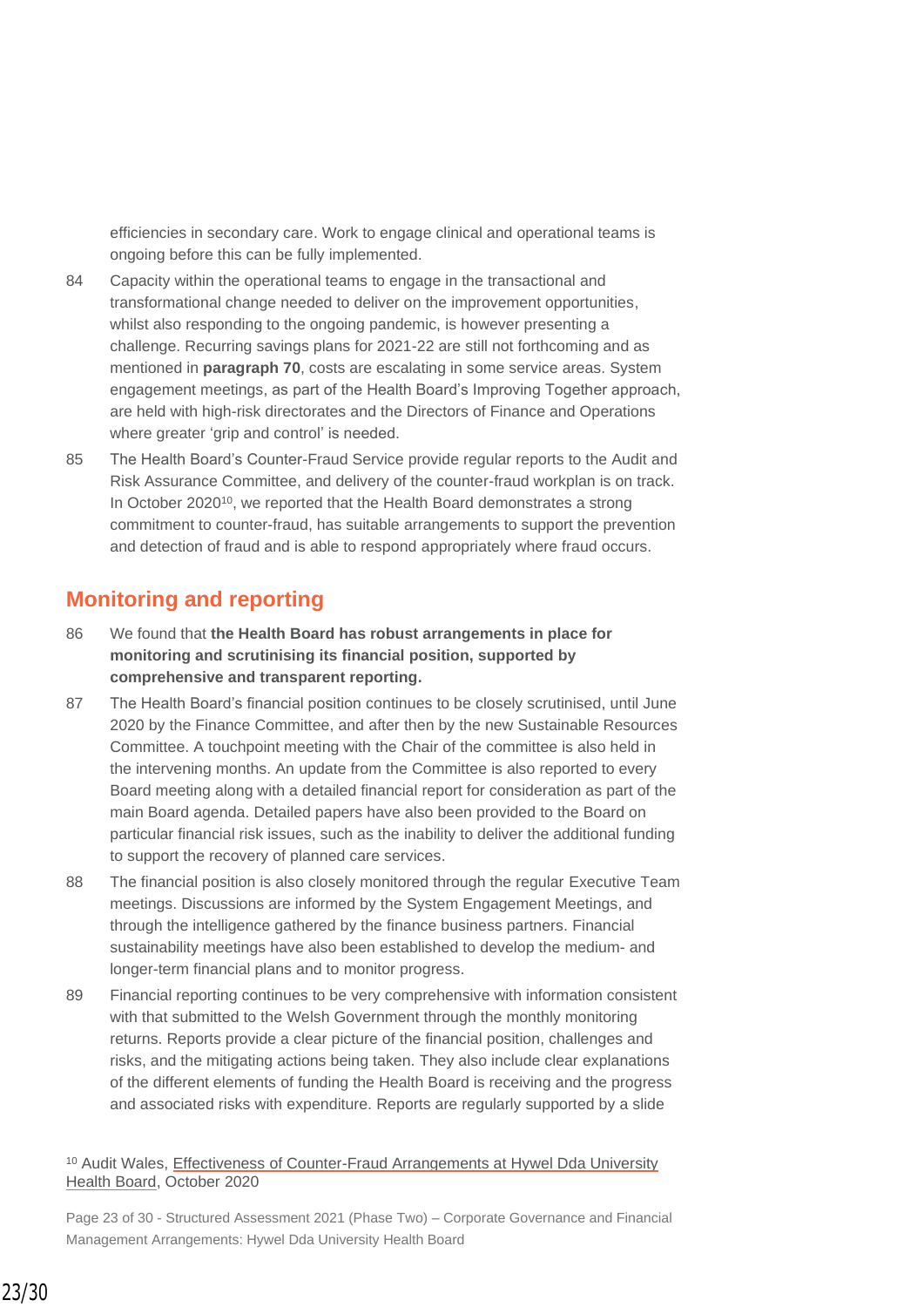pack which enable independent members to focus on specific issues. Reports are also regularly supported by detailed data analysis, with some key financial data now available through the use of interactive data tools.

Page 24 of 30 - Structured Assessment 2021 (Phase Two) – Corporate Governance and Financial Management Arrangements: Hywel Dda University Health Board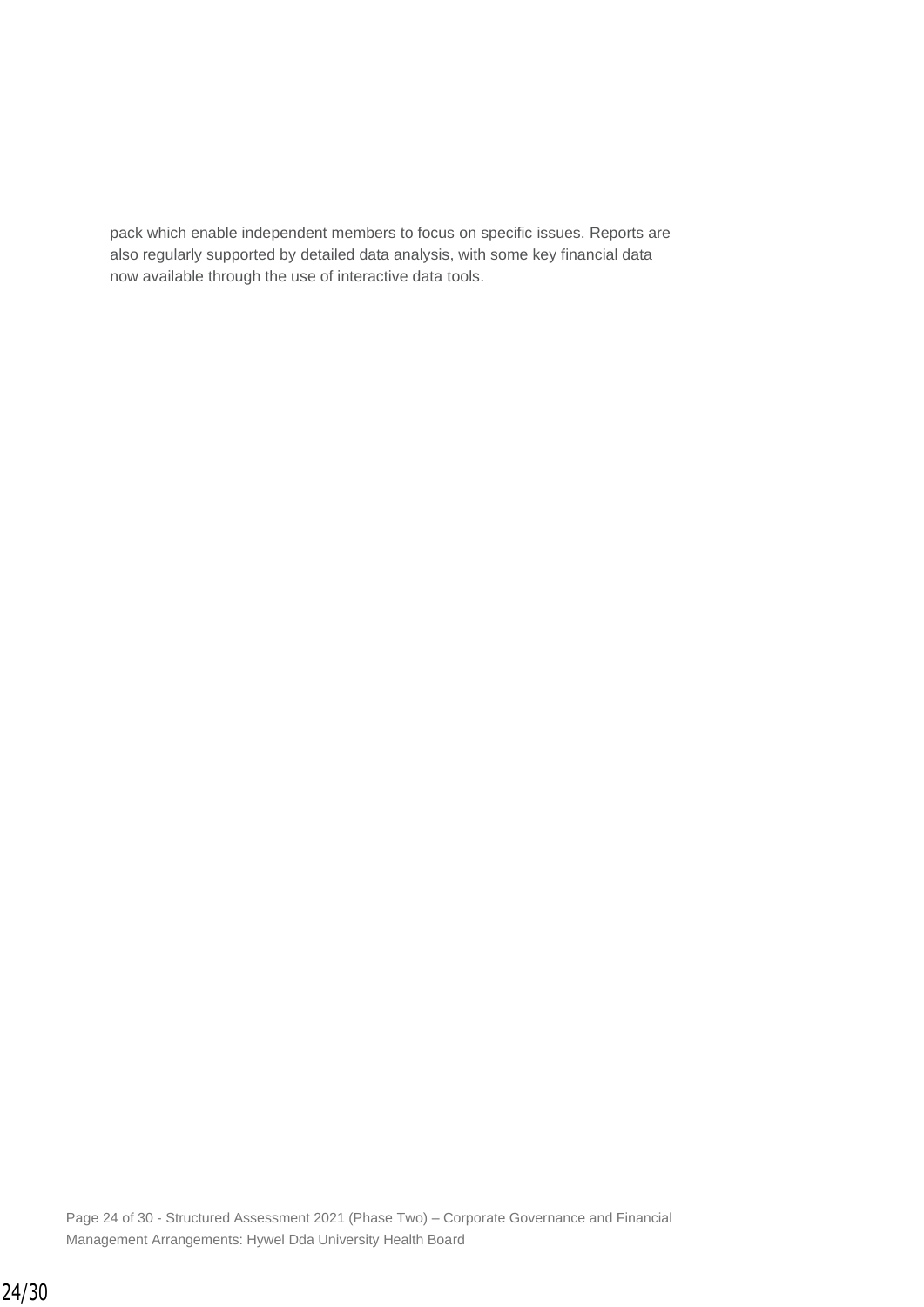# Appendix 1

# Progress against previous recommendations

**Exhibit 1: progress made on previous year recommendations**

| <b>Recommendation</b>                                                                                                                                                                                                                                                                                                                                                                                                                                  | <b>Description of progress</b>                                                                                                                                                                                                                                                                                                                                                                                                                                                                                                                                                                                                                                                                                        |
|--------------------------------------------------------------------------------------------------------------------------------------------------------------------------------------------------------------------------------------------------------------------------------------------------------------------------------------------------------------------------------------------------------------------------------------------------------|-----------------------------------------------------------------------------------------------------------------------------------------------------------------------------------------------------------------------------------------------------------------------------------------------------------------------------------------------------------------------------------------------------------------------------------------------------------------------------------------------------------------------------------------------------------------------------------------------------------------------------------------------------------------------------------------------------------------------|
| <b>Monitoring delivery of plans</b><br>We found scope to reduce potential duplication of assurance<br>R <sub>1</sub><br>between the Business Planning and Performance Assurance<br>Committee (BPPAC) with the Health and Care Strategy<br>Delivery Group (HCSDG). The Health Board should clarify the<br>reporting lines of the Health and Care Strategy Delivery<br>Group to ensure that the risk of duplication of assurance is<br>mitigated (2019). | <b>Closed</b><br>Prior to the pandemic, monitoring of the Health and Care Strategy<br>was aligned to the BPPAC and the Health and Care Strategy<br>Delivery Group was stood down, with oversight of the delivery of<br>the strategy a responsibility of the executive team. The BPPAC<br>was subsequently amended to form the People, Planning and<br>Performance Assurance Committee. Subsequent amendments to<br>the Health Board's governance arrangements have now resulted<br>in responsibility for scrutiny and monitoring of the delivery of the<br>Health Board's strategy moving to a new Strategic Development<br>and Operational Delivery Committee which met for the first time in<br><b>August 2021.</b> |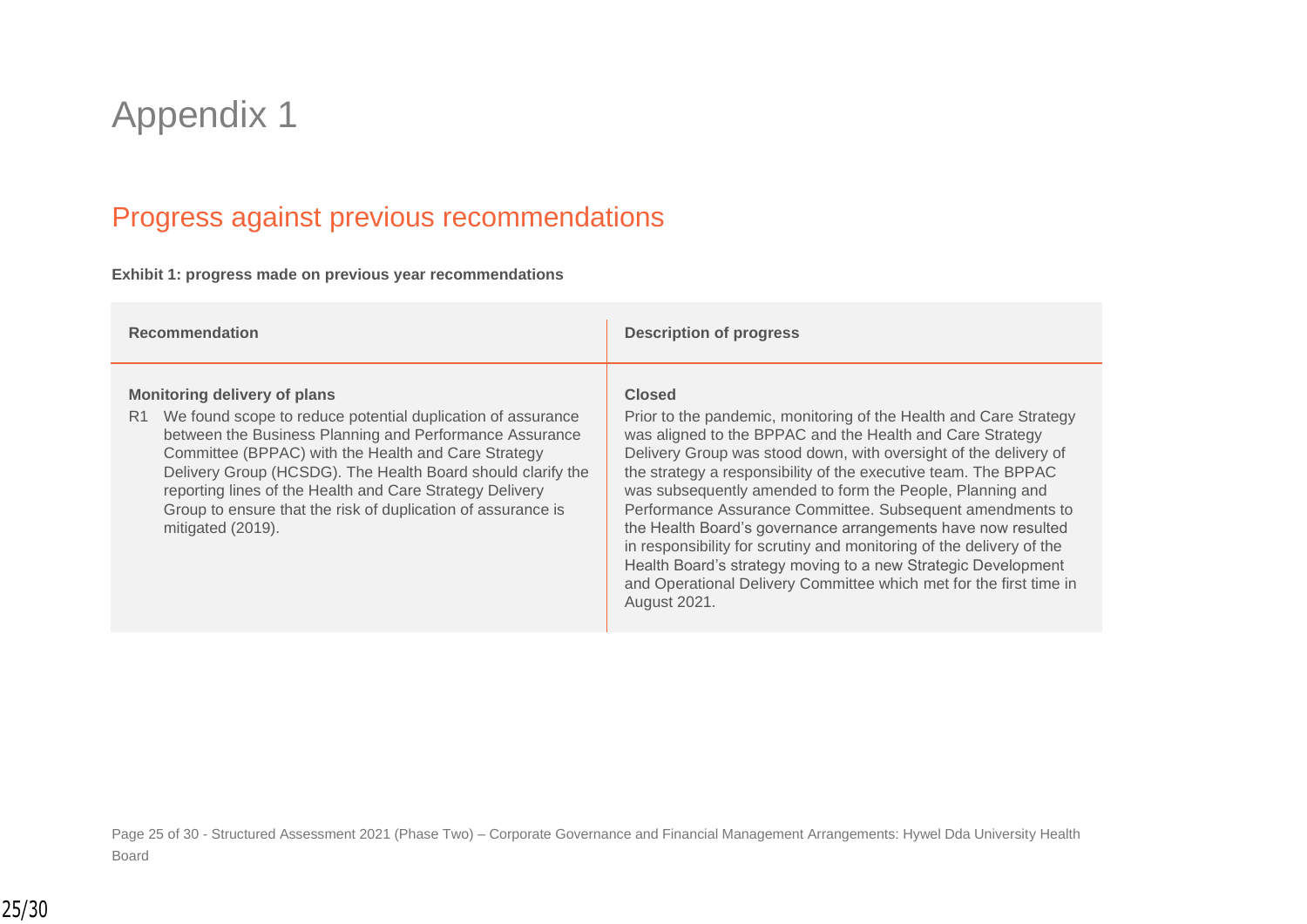| <b>Recommendation</b>                                                                                                                                                                                                                                                                                                                                                    | <b>Description of progress</b>                                                                                                                                                                                                                                                                                                                                                                                                                                                                                                                                                                                                                                                                         |
|--------------------------------------------------------------------------------------------------------------------------------------------------------------------------------------------------------------------------------------------------------------------------------------------------------------------------------------------------------------------------|--------------------------------------------------------------------------------------------------------------------------------------------------------------------------------------------------------------------------------------------------------------------------------------------------------------------------------------------------------------------------------------------------------------------------------------------------------------------------------------------------------------------------------------------------------------------------------------------------------------------------------------------------------------------------------------------------------|
| <b>Performance management reviews</b><br>R2 We found that the Executive Performance Reviews (EPRs)<br>do not apply to corporate directorates, with the exception of<br>Estates. The Health Board should apply EPRs to corporate<br>directorates not already covered within the process (2019).                                                                           | <b>Closed</b><br>Formal performance management review meetings with the<br>Executive Team were stood down during the first wave of the<br>pandemic. Work has continued to ensure directorates still receive<br>performance information, with a steering group in place to develop<br>performance dashboard. The Board has also approved the<br>implementation of its Improving Together approach which strives<br>to deliver a collegiate approach to improvement.                                                                                                                                                                                                                                     |
| <b>Staff engagement</b><br>We found that there is scope to empower the wider workforce<br>R <sub>3</sub><br>to contribute to the transformational change agenda. The<br>Health Board should implement practical solutions to engage<br>the wider workforce in the change programme, for example<br>by identifying change champions within individual services<br>(2019). | <b>Closed</b><br>Prior to the pandemic, the Health Board had developed a<br>Transformation Programme to drive through the changes needed<br>to aid delivery of its 20-year strategic vision. Due to the impact of<br>the COVID-19 pandemic, the Transformation Programme was<br>stood down. Throughout the COVID-19 pandemic, staff have been<br>at the forefront of the Health Board's response and management<br>of the pandemic. The Health Board's approach to transformation<br>has subsequently changed with the Transformation Steering<br>Group established, for example, which includes fluid engagement<br>with staff. Staff have also been engaged in the Health Board's<br>discovery work. |
| <b>Operational meetings</b>                                                                                                                                                                                                                                                                                                                                              | <b>Closed</b>                                                                                                                                                                                                                                                                                                                                                                                                                                                                                                                                                                                                                                                                                          |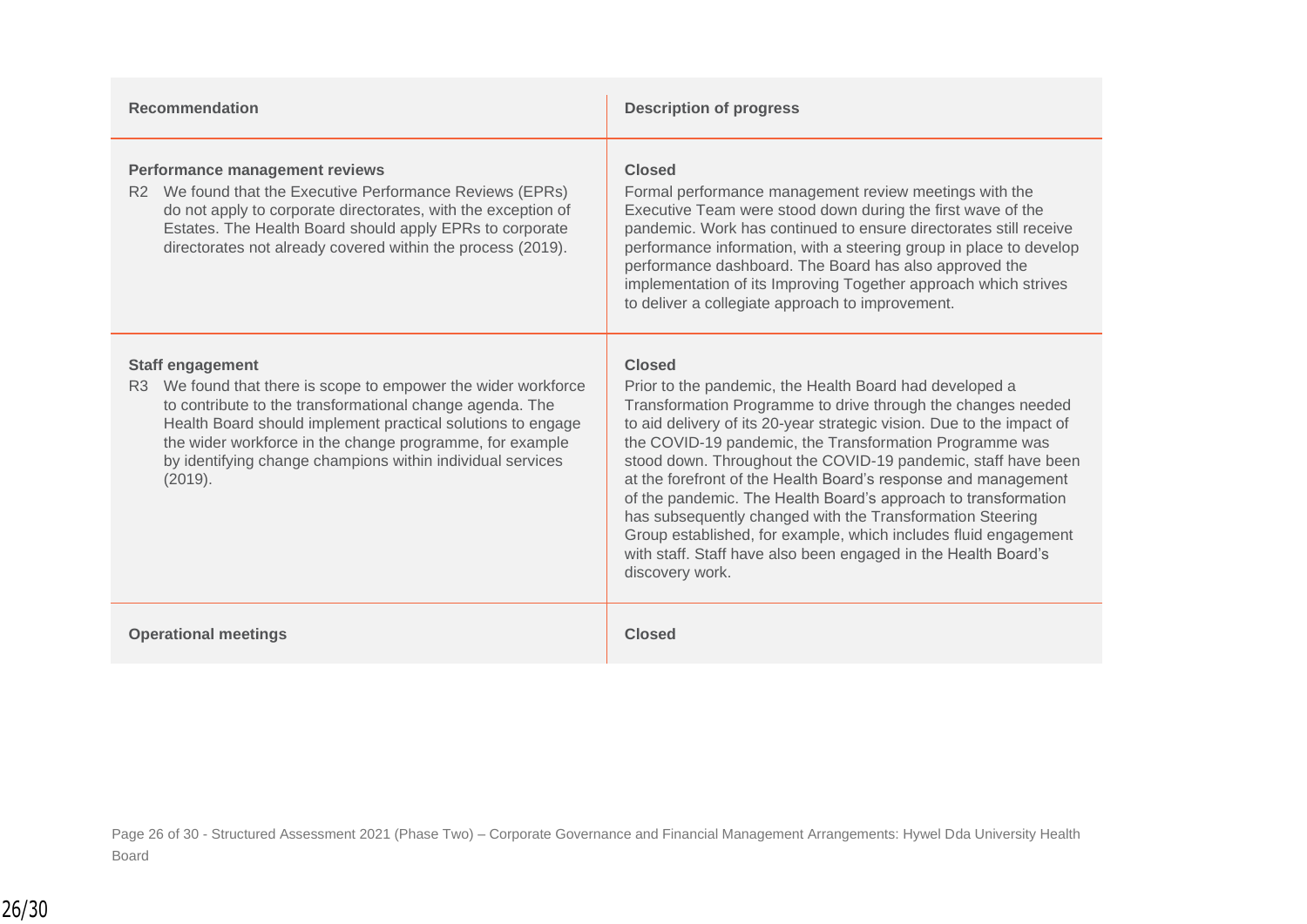| <b>Recommendation</b>                                                                                                                                                                                                                                                                                                                                                                                                                                                                                                                                                                                                                  | <b>Description of progress</b>                                                                                                                                                                                                                                                                                                                                                                                                                                                                                                                                                                                    |
|----------------------------------------------------------------------------------------------------------------------------------------------------------------------------------------------------------------------------------------------------------------------------------------------------------------------------------------------------------------------------------------------------------------------------------------------------------------------------------------------------------------------------------------------------------------------------------------------------------------------------------------|-------------------------------------------------------------------------------------------------------------------------------------------------------------------------------------------------------------------------------------------------------------------------------------------------------------------------------------------------------------------------------------------------------------------------------------------------------------------------------------------------------------------------------------------------------------------------------------------------------------------|
| To free up capacity for both executive and operational teams,<br>R <sub>3</sub><br>and to enable a more joined up focus on the use of<br>resources, the Health Board should streamline the number of<br>holding to account or performance review meetings with<br>operational teams by:<br>reviewing the frequency and timing of these meetings;<br>a)<br>reviewing the location of these meetings, to improve<br>b)<br>visibility of the executive team; and<br>aligning these meetings with management sessions<br>$\mathcal{C}$<br>contained within job plans for clinical directors to enable<br>them to participate fully. (2018) | The Health Board's Turnaround Programme and Holding to<br>Account meetings ceased in March 2020. Formal performance<br>management review meetings with the executive team were also<br>stood down during the first wave of the pandemic (see R2 2019).<br>Prior to the pandemic, significant work had been undertaken to<br>develop clinical leaders across the operational teams and ensure<br>capacity within job plans to enable attendance at key meetings.<br>Clinical leaders have been pivotal to the Health Board's response<br>to the pandemic and now form part of the Operational Business<br>Meeting. |
| <b>Strategic planning</b><br>R4 To ensure the delivery of its strategy, the Health Board should<br>seek to resolve the outstanding request for funding from the<br>Welsh Government to support the capacity needed to<br>implement the strategy within the intended timescales (2018).                                                                                                                                                                                                                                                                                                                                                 | <b>Closed</b><br>Prior to the pandemic, the Health Board had sought additional<br>funding from the Welsh Government to support its Transformation<br>Programme. Due to the impact of the pandemic, the<br>Transformation Programme was stood down. The Health Board's                                                                                                                                                                                                                                                                                                                                             |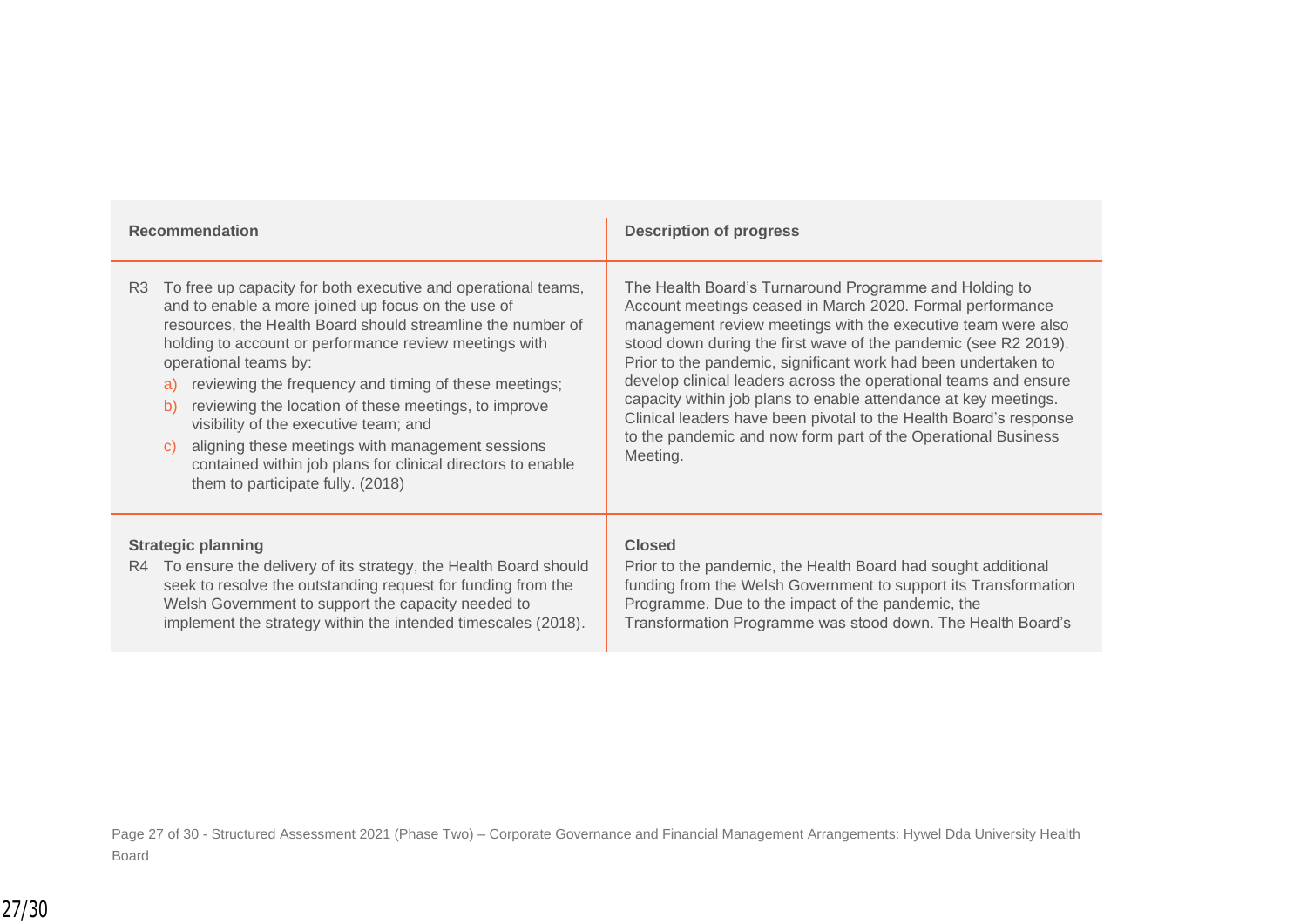| <b>Recommendation</b>                                                                                                                                                                                                                                                                                   | <b>Description of progress</b>                                                                                                                                                                                                                                                                                                                                                                                                                                                                                                                                                                                                 |
|---------------------------------------------------------------------------------------------------------------------------------------------------------------------------------------------------------------------------------------------------------------------------------------------------------|--------------------------------------------------------------------------------------------------------------------------------------------------------------------------------------------------------------------------------------------------------------------------------------------------------------------------------------------------------------------------------------------------------------------------------------------------------------------------------------------------------------------------------------------------------------------------------------------------------------------------------|
|                                                                                                                                                                                                                                                                                                         | approach to transformation and its wider delivery of its strategy<br>has subsequently changed.                                                                                                                                                                                                                                                                                                                                                                                                                                                                                                                                 |
| <b>Operational structure</b><br>To show leadership, visibility of the executive directors across<br>R8<br>the Health Board needs to extend to all directors and<br>consideration needs to be made to holding meetings with<br>operational teams away from the headquarters wherever<br>possible (2017). | <b>Complete</b><br>Prior to the pandemic, executive directors had become much more<br>visible through the executive performance reviews however these<br>were stood down in March 2020. During the pandemic, the<br>executive directors have been visible across the Health Board to<br>show support for staff during these challenging times. To meet<br>Welsh Government COVID-19 social distancing guidance,<br>executive directors have reduced their attendance at headquarters<br>and have instead taken opportunities to work across a variety of<br>health board sites when it has been safe and appropriate to do so. |